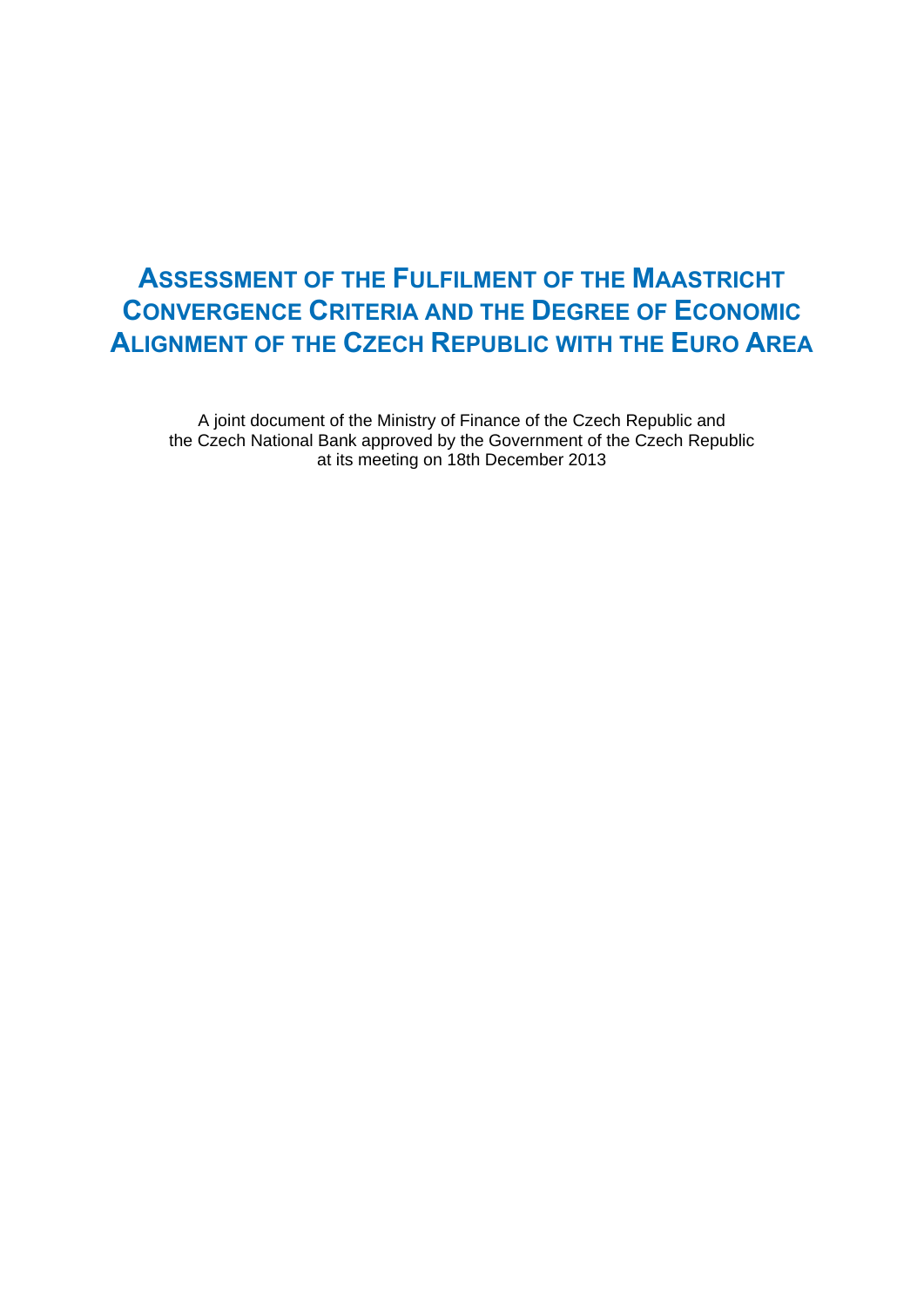# **CONTENTS**

| 1            |       | Summary and Recommendations Regarding the Czech Republic's Preparedness for              |  |
|--------------|-------|------------------------------------------------------------------------------------------|--|
|              |       |                                                                                          |  |
|              | 1.1   |                                                                                          |  |
|              | 1.2   |                                                                                          |  |
|              | 1.3   |                                                                                          |  |
|              | 1.4   |                                                                                          |  |
| $\mathbf{2}$ |       | Assessment of the Current and Expected Fulfilment of the Maastricht Convergence          |  |
|              |       |                                                                                          |  |
|              | 2.1   |                                                                                          |  |
|              |       |                                                                                          |  |
|              | 2.2   |                                                                                          |  |
|              | 2.2.1 |                                                                                          |  |
|              |       |                                                                                          |  |
|              | 2.2.2 |                                                                                          |  |
|              | 2.3   |                                                                                          |  |
|              |       | Box 2.3: Definition of the criterion on participation in the exchange rate mechanism  11 |  |
|              | 2.4   |                                                                                          |  |
|              |       |                                                                                          |  |
| 3            |       | Assessment of the Czech Republic's Current Economic Alignment with the Euro              |  |
|              |       |                                                                                          |  |
|              | 3.1   |                                                                                          |  |
|              | 3.2   |                                                                                          |  |
| 4            |       | Situation in the Euro Area and New Obligations for Accession Countries  23               |  |

# **[TABLES](#page-22-0)**

# **[C](#page-10-3)[HARTS](#page-13-0)**

| Chart 3.1: Real economic convergence of selected states towards the euro area in 2012  16        |  |
|--------------------------------------------------------------------------------------------------|--|
|                                                                                                  |  |
| Chart 3.3: Share of exports to the euro area in total exports and share of imports from the euro |  |
|                                                                                                  |  |
|                                                                                                  |  |
|                                                                                                  |  |
|                                                                                                  |  |
|                                                                                                  |  |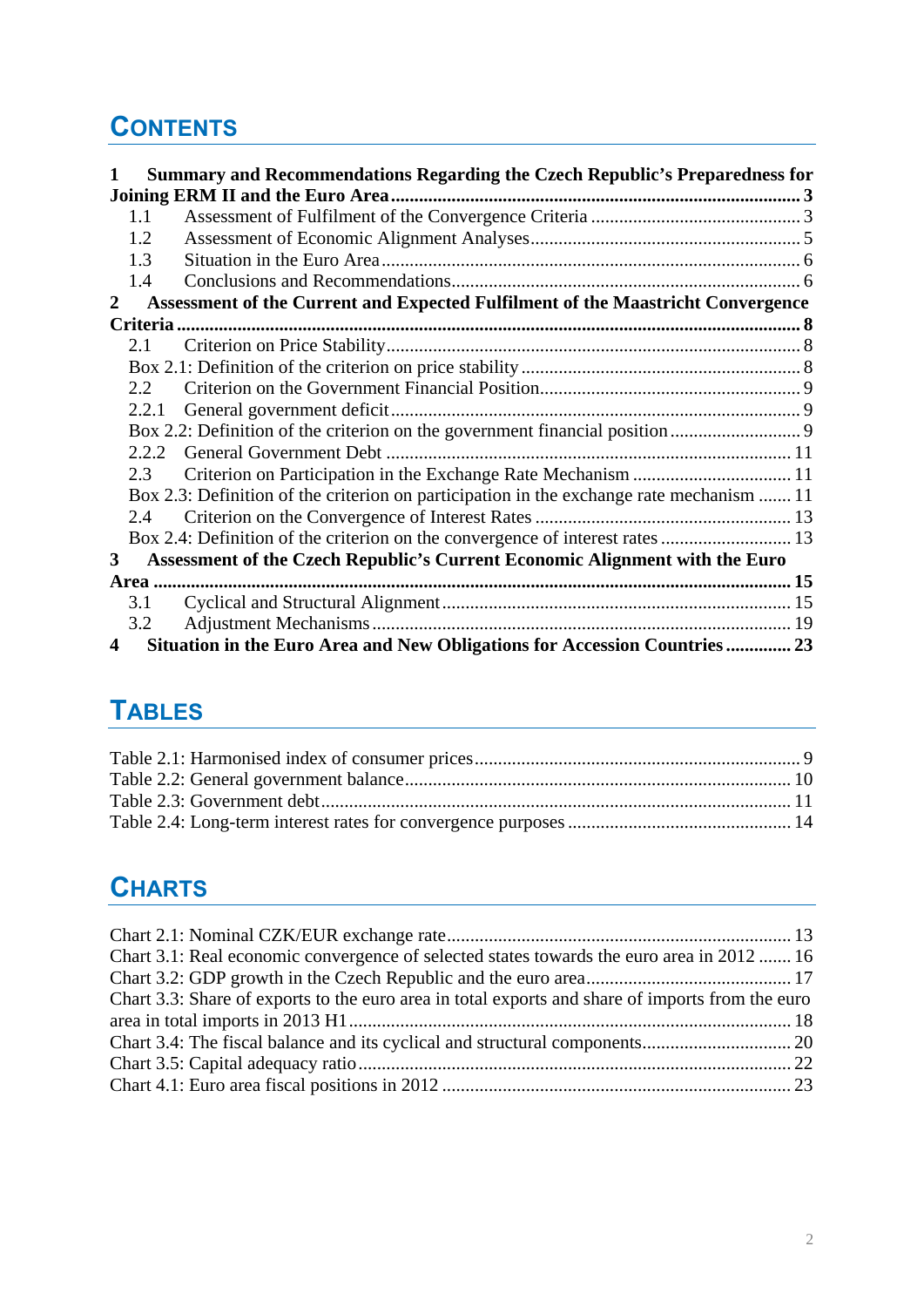## <span id="page-2-0"></span>**1 SUMMARY AND RECOMMENDATIONS REGARDING THE CZECH REPUBLIC'S PREPAREDNESS FOR JOINING ERM II AND THE EURO AREA**

Besides being required to harmonise their legislation with Articles 130 and 131 of the Treaty on the Functioning of the European Union (the Treaty) and the Statute of the European System of Central Banks and the European Central Bank (ECB), EU Member States are required to achieve a high degree of sustainable convergence in order to join the euro area.

The degree of sustainable convergence is assessed according to the Maastricht convergence criteria. These comprise a criterion on price stability, a criterion on the government financial position, a criterion on participation in the exchange rate mechanism and a criterion on the convergence of interest rates. The criteria are set out in Article 140 of the Treaty and detailed in the Protocol on the Convergence Criteria annexed to the Treaty. The related excessive deficit procedure is referred to in Article 126 of the Treaty and Protocol No. 13 on the Excessive Deficit Procedure annexed to it, and in the relevant Council regulations.

The Czech Republic is obliged to take steps to be prepared to join the euro area as soon as possible. However, setting the date for joining the euro area is within the competence of the Member State and depends on its preparedness. This preparedness can be assessed from the perspective of the economic alignment and structural similarity of the Czech economy and the euro area economy, and from the point of view of the economy's ability to absorb shocks and adjust flexibly to them, for example via effective fiscal policy, a flexible labour market and a sound financial sector.

The view on the economic benefits and costs of joining the euro area has also changed in recent years as a result of ongoing fundamental changes in the institutional architecture of the EMU in response to the debt problems of some of its member countries. Changes in the economic and political framework of the EMU and in the functioning of rescue mechanisms may imply new and unforeseen obligations for accession countries. Owing to the ongoing changes, the present and planned future shape of the framework for the functioning of the euro area is moving further and further away from the situation that existed when the Czech Republic entered the EU and committed to adopt the euro.

## <span id="page-2-1"></span>**1.1 Assessment of Fulfilment of the Convergence Criteria**

The Czech Republic is currently compliant with the **criterion on price stability** despite an increase in both VAT rates at the beginning of 2013. It is also expected to record only modest inflation in 2014–2016, which means it should fulfil the price stability criterion. The CNB's inflation target (for the national consumer price index) has been set at 2% since the start of 2010. The CNB seeks to ensure that actual inflation does not deviate from the target by more than one percentage point. Given the ECB's definition of price stability and the inflation targets of the non-euro area EU Member States, this target creates good conditions for future fulfilment of the price stability criterion.

The **criterion on the government financial position** sets conditions for the levels of the government deficit and government debt. The Czech Republic is not currently compliant with this criterion, as it has been in an excessive deficit procedure (EDP) since 2009. Renewed compliance with this criterion is expected in 2014, based on the assumption that the government deficit will fall below 3% of GDP in 2013 and stay below the reference value in the following years, which should result in abrogation of the EDP. The general government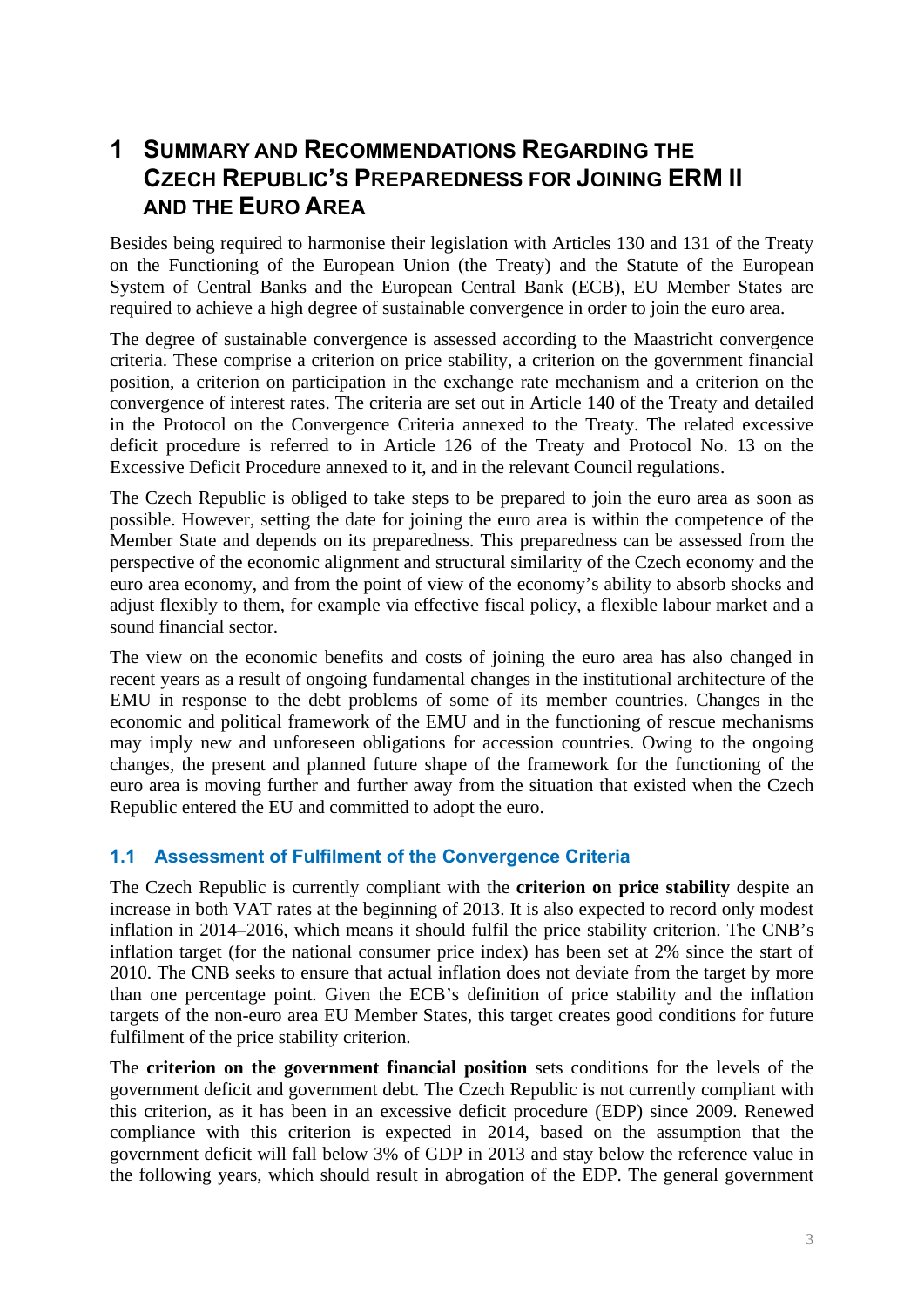deficit for 2013 is expected to reach 2.9% of GDP, compliant with the Maastricht convergence criterion. Given the expected macroeconomic developments, the current fiscal policy plan is to continue satisfying this Maastricht criterion in the future. Specifically, the government fiscal strategy aims to reduce the deficit to 2.9% of GDP in 2014 and 2015, and then to 2.8% of GDP in 2016. The persisting euro area debt crisis and its potential macroeconomic and fiscal impacts on the Czech economy represent the main risk to this plan.

The government debt-to-GDP ratio has long been below the 60% level in the Czech Republic. Given its relatively low level of government debt on entering the EU, the Czech Republic has had no problems fulfilling this criterion so far, although the debt rose sharply in 2009–2012. A debt of 46.1% of GDP is expected for 2013, i.e. 0.1 percentage point lower than in 2012. Owing to the expected annual government sector deficits, the government debt level will further increase in the medium term, reaching 49.9% of GDP in 2016. The year-on-year growth in the relative debt should slow down, however. The major long-term risk going forward is the expected adverse effect of population ageing. Unless structural changes are made to the pension and health care systems, a further increase in the debt-to-GDP ratio is to be expected in the long run (other things being equal).

The admission of an EU Member State into the euro area is conditional on a successful, at least two-year stay of the national currency in ERM II. Assessment of the fulfilment of the **criterion on participation in the exchange rate mechanism** will only be possible after the Czech Republic joins ERM II and the central rate of the koruna against the euro is set. The Czech currency has not entered this system yet, hence it does not have a central parity vis-àvis the euro against which exchange rate fluctuations and thus also the fulfilment of this criterion can be monitored. The regime of using exchange rate interventions as another tool of monetary policy cannot be viewed as setting central parity towards euro adoption.

The koruna's exchange rate against the euro had shown a long-term appreciation trend in the pre-crisis period. However, this trend came to a halt in 2008. Since then, the exchange rate has recorded fluctuations reflecting the various phases of the economic and debt crisis, generally with a stabilising effect on domestic economic activity. Further exchange rate depreciation was a result of the CNB exchange rate interventions aimed at easing monetary conditions. The policy of using exchange rate as monetary policy tool is expected to end by the time when monetary policy will need to be significantly restricted as a result of very significant inflationary pressures. This monetary restriction would be delivered via an exit from the foreign exchange interventions regime and subsequently via raising interest rates above (technically) zero level. After that, the exchange rate can be expected to start appreciating again, albeit at a more modest pace.

Overall, it can be seen that exchange rate deviations can approach or even exceed the set fluctuation band in turbulent times. The appropriate timing of ERM II entry will thus be of key importance for successful fulfilment of the exchange rate stability criterion going forward. The Czech Republic should enter ERM II amid a stable situation in the domestic economy, stable global financial markets and positive investment sentiment towards the Czech Republic and the whole Central European region.

The Czech Republic is currently comfortably compliant with the **criterion on the convergence of interest rates**, and, in spite of certain risks (a new escalation of the euro area debt crisis), the pressures are not expected to be significant enough to prevent fulfilment of this convergence criterion in the coming years. However, it is important to maintain the confidence of the financial markets in the medium-term consolidation and long-term sustainability of Czech public finance.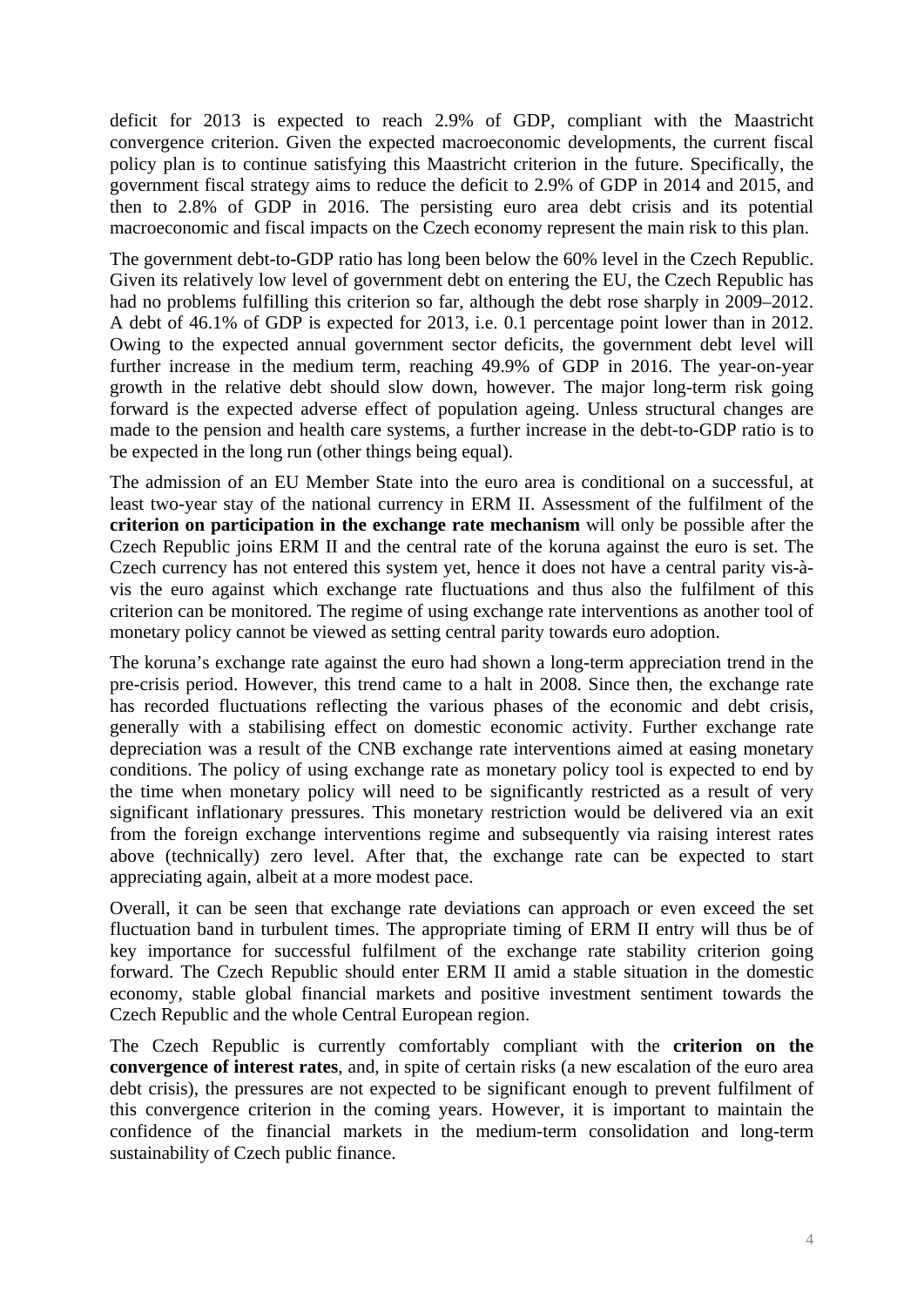## <span id="page-4-0"></span>**1.2 Assessment of Economic Alignment Analyses**

The situation in recent years has been strongly affected by the impacts of the global financial, economic and subsequently European debt crisis. At the same time, the Czech economy has stopped catching up with the euro area economic level. On the other hand, though, it is now showing increased business cycle alignment with the euro area. As a consequence of the euro area economic crisis, the other EU countries, including the Czech Republic, went into recession and then recorded a considerable deterioration in public finance. The fiscal consolidation undertaken in response to this situation by EU countries, including the Czech Republic, has meanwhile delayed the economic recovery.

The characteristics of the Czech economy as regards its preparedness to adopt the euro can be divided into four groups.

The first group consists of **economic indicators that speak in the long run in favour of the Czech Republic adopting the euro**. These include the high degree of openness of the Czech economy and its close trade and ownership links with the euro area. These factors provide for the existence of microeconomic benefits of euro adoption, such as a reduction in transaction costs and the elimination of exchange rate risk. Strong trade links with the euro area are also reflected in a high correlation between the exchange rates of the koruna and euro against the dollar and are also fostering alignment of the business cycle with the euro area. This alignment has increased markedly in recent years, although it is not certain that the increased level will persist once the current crisis is over. Another favourable factor is the achievement of long-term convergence of the inflation rate and nominal interest rates, as this reduces the macrofinancial risks associated with euro adoption. The Czech banking sector is not a barrier to joining the euro area either, as it can help absorb economic shocks.

The second group contains **areas where convergence was disrupted by the crisis but which have been returning to a trend of rising alignment in recent years.** The increased volatility of the koruna's exchange rate against the euro has recently been replaced by stabilisation, thanks, among other things, to the CNB's previous communication. After rising substantially, risk premia on the Czech financial market have decreased again and the standard transmission of monetary policy rates to client rates has thus been renewed. The global financial crisis also caused a temporary interruption of the integration of Czech financial markets with markets in the euro area. This was a result of fragmentation in euro area financial markets owing to increased risk aversion. In recent years, however, market synchronisation has been renewed. This group of features of the Czech economy also includes fiscal policy, where structural general government deficits have decreased. However, fiscal policy has so far been mostly procyclical and, in addition, is not heading towards the medium-term objective (MTO), fulfilment of which is a condition for fiscal policy to have a stabilising function following the loss of independent monetary policy.

The third group consists of **areas where positive trends were disrupted by the global crisis and a return to the convergence path has yet to occur**. The real economic convergence of the Czech Republic to the euro area observed until 2008 has halted since then. As measured by GDP per capita (converted using purchasing power parity), the Czech Republic is at a higher absolute level than the least developed euro area countries, but this is evidently no guarantee of future smooth functioning of the economy in the EMU. The long-term price level convergence trend has also been interrupted. The previous convergence of the price level to the euro area halted in 2008. Since then, the Czech price level has been flat on average relative to that in the euro area. This is due to a halt in the trend of nominal appreciation of the koruna against the euro, and its depreciation at the time when the crisis was escalating.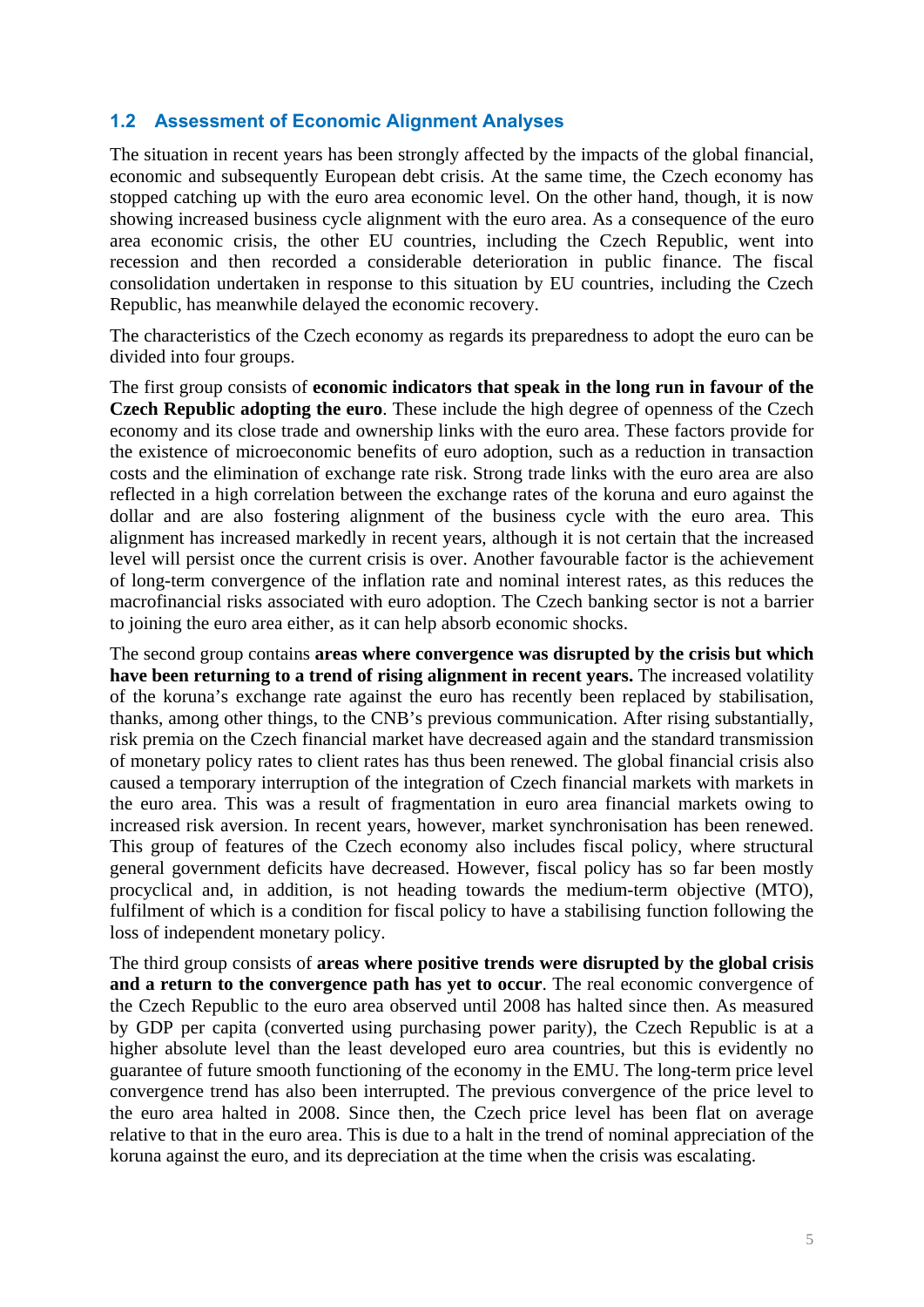The fourth group contains **areas which are showing long-term problems or misalignment and which, moreover, are not showing any significant improvement.** This group includes the still insufficient flexibility of the Czech labour market, whose weak points include relatively low labour mobility and relatively high implicit labour taxation. On the other hand, the labour market is showing signs of greater flexibility in some aspects that were problematic until recently, for example in the form of rising use of part-time work and some increase in the financial incentives for the unemployed to seek a job. Persisting administrative barriers to starting and closing a business have long hampered the flexibility of the Czech product market. Significant differences vis-à-vis the euro area still exist in the structure of the Czech economy, which is characterised by a high share of industry and a low share of services. Differences also persist in the structure of financial assets and in the relatively low depth of financial intermediation in the Czech Republic. These factors may cause the single monetary policy to have a different effect or may be a source of asymmetric shocks.

## <span id="page-5-0"></span>**1.3 Situation in the Euro Area**

Developments in the euro area in recent years are on the one hand pointing to differences between the countries of the EMU, and, on the other hand, are leading to a change in its institutional architecture, which may significantly alter the benefits and costs of euro adoption. Although economic alignment of EMU countries is a basic prerequisite for the EMU to function smoothly, euro area countries are showing divergent trends in many indicators.

This indicates **problems in the initial institutional architecture of the euro area**. At the same time, it seems that the euro area is not an optimum currency area. Moreover, the euro area has failed to move closer towards being an optimum currency area over time. By contrast, exchange rate fixing, sharp interest rate cuts on the periphery of the euro area and the absence of a system of fiscal transfers have resulted in a systematic accumulation of major imbalances in the euro area. With no option of exchange rate depreciation, and in a situation of low inflation, the single monetary policy now seems too restrictive for the less competitive countries. Conversely, the monetary conditions may be too easy for the countries with rising competitiveness. These factors, combined with other effects, have in recent years been reflected in rising misalignment in a whole range of indicators, for example long-term interest rates, unemployment and GDP growth.

In response to the above situation, the euro area has made progress towards significantly strengthening economic policy coordination and integration. The elements of a new **future architecture in the euro area** are gradually being prepared and implemented. The euro area is heading towards the establishment of a banking union and indirectly also a fiscal, transfer and debt union. As a result, the future shape of the framework for the functioning of the euro area is moving further and further away from the situation that existed when the Czech Republic entered the EU and committed to adopt the euro.

## <span id="page-5-1"></span>**1.4 Conclusions and Recommendations**

The fiscal problems in some euro area countries have led to proposals for significant institutional changes in the functioning of the monetary union and to the gradual implementation of such changes. These changes are fundamentally changing the conditions and obligations arising from the Czech Republic's potential membership of the euro area. This is increasing the financial and other costs of joining the euro area. Owing to the ongoing changes, the present and planned future shape of the framework for the functioning of the euro area is moving further and further away from the situation that existed when the Czech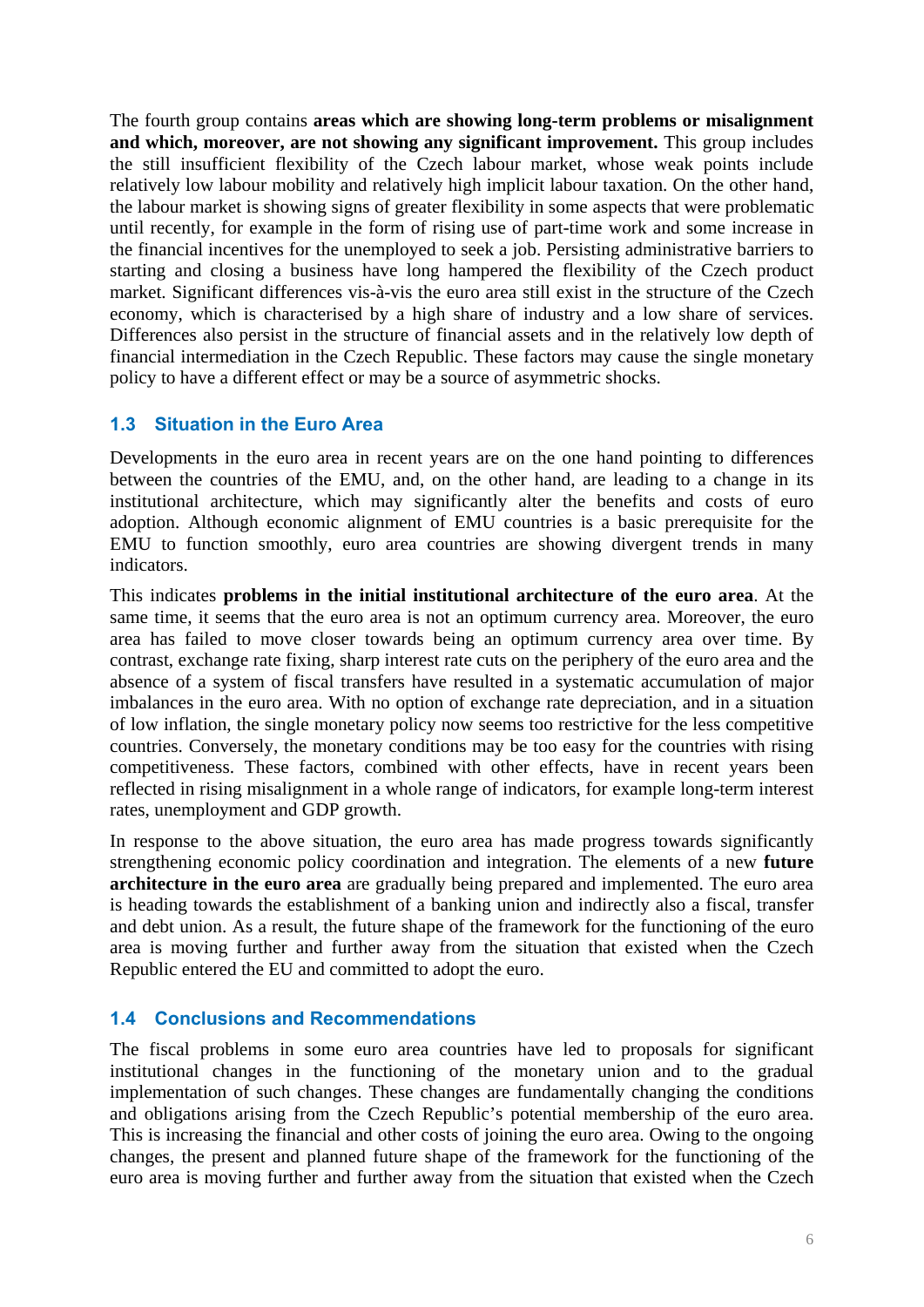Republic entered the EU and committed to adopt the euro. In addition, the present situation in the euro area can be assessed as a calming of the acute manifestations of the debt crisis on financial markets, but not as a definitive resolution of its causes. In light of these facts, and given the persisting uncertainty surrounding the future form of the monetary union, the current situation does not seem conducive to euro adoption in the Czech Republic. As regards the preparedness of the Czech Republic itself to adopt the euro, it is necessary in particular to increase the flexibility of the labour market, to remove some persisting administrative barriers to entrepreneurship and, after economic activity recovers, to complete the process of reducing general government deficits towards the MTO together with ensuring the long-term sustainability of public budgets.

**In view of the above facts, the Ministry of Finance and the Czech National Bank, in line with the Czech Republic's Updated Euro-area Accession Strategy, recommend that the Czech government should not set a target date for euro area entry for the time being.** The recommendation not to set a target date for euro area entry for the time being implies a recommendation that the Czech Republic should not attempt to enter ERM II during 2014.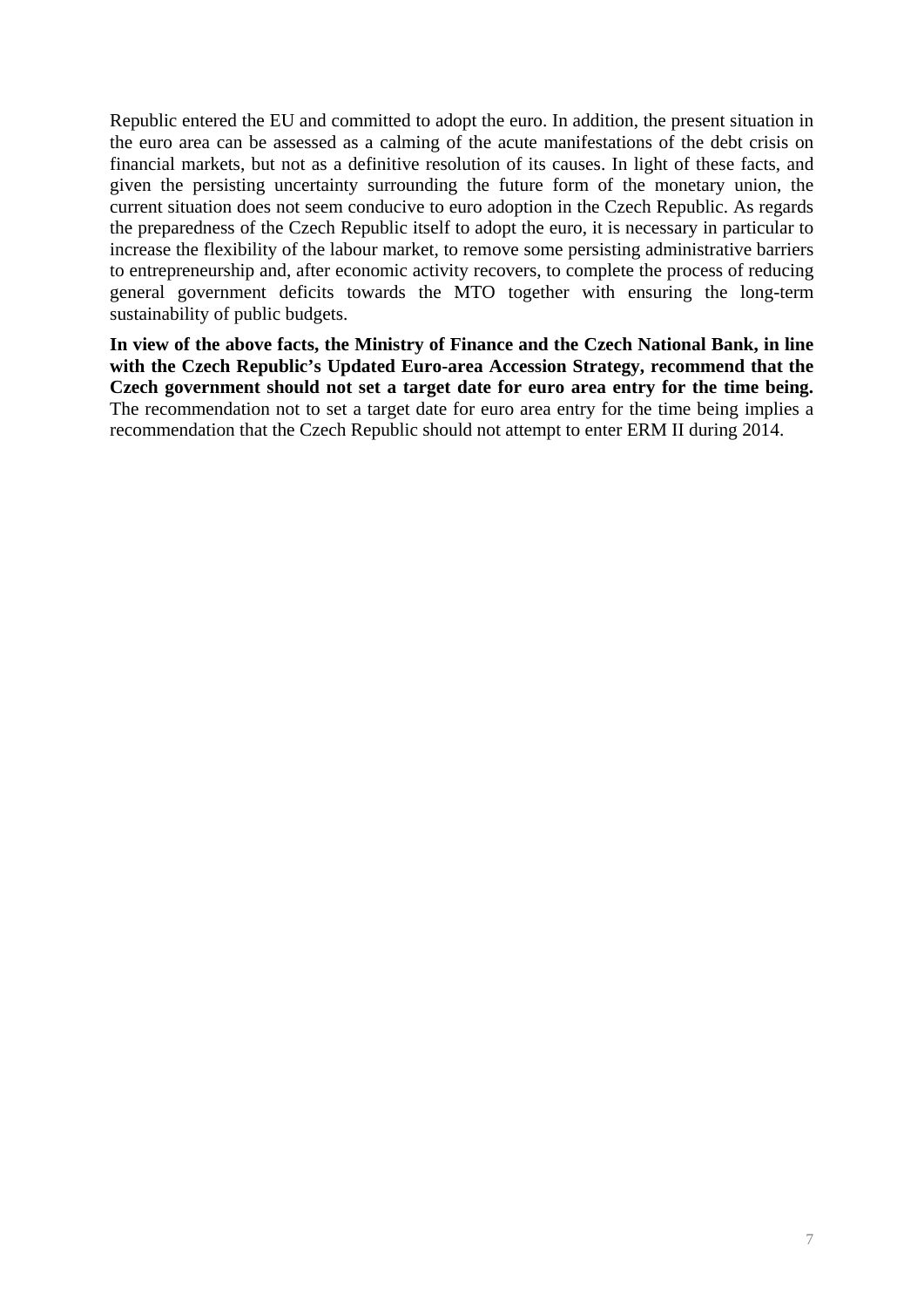# **2 ASSESSMENT OF THE CURRENT AND EXPECTED FULFILMENT OF THE MAASTRICHT CONVERGENCE CRITERIA**

<span id="page-7-0"></span>The degree of sustainable convergence is assessed according to the Maastricht convergence criteria, i.e. the criterion on price stability, the criterion on the government financial position, the criterion on participation in the exchange rate mechanism and the criterion on long-term interest rates.<sup>1</sup>

## **2.1 Criterion on Price Stability**

### **Box 2.1: Definition of the criterion on price stability**

#### **Treaty provisions**

1

<span id="page-7-2"></span><span id="page-7-1"></span>The first indent of Article 140(1) of the Treaty requires: "the achievement of a high degree of price stability; this will be apparent from a rate of inflation which is close to that of, at most, the three best performing Member States in terms of price stability".

Article 1 of Protocol No. 13 on the Convergence Criteria also stipulates that: "the criterion on price stability shall mean that a Member State has a price performance that is sustainable and an average rate of inflation, observed over a period of one year before the examination, that does not exceed by more than 1.5 percentage points that of, at most, the three best performing Member States in terms of price stability. Inflation shall be measured by means of the consumer price index on a comparable basis taking into account differences in national definitions."

#### **Application of Treaty provisions in ECB and EC Convergence Reports**

With regard to "an average rate of inflation, observed over a period of one year before the examination", the inflation rate is calculated using the increase in the latest available 12-month average of the Harmonised Index of Consumer Prices (HICP) over the previous 12-month average.

The reference value of the price criterion is calculated as 1.5 percentage points plus the simple arithmetic average of the rate of inflation in the three countries with the lowest inflation rates, provided that this rate is compatible with price stability.

#### **Implementation of the price stability criterion – current practice**

Both the Treaty and the Protocol in some areas leave scope for interpretation by the institutions that assess the fulfilment of the criteria (the European Commission and European Central Bank). Therefore, when assessing the fulfilment of the criteria one should also take into account the specific way in which these institutions implement the criterion. Previous practice shows that countries with low or negative inflation rates are not automatically excluded as reference countries. Only countries that record significant deviations in inflation from the other EU countries owing to extraordinary or specific factors are excluded. Examples include the exclusion of Ireland from the calculation of the criterion in Convergence Report 2010 and that of Greece in 2013. The resulting reference value may thus be very low, especially in the current context of subdued economic activity.

The Czech Republic was compliant with the criterion on price stability in 2010 and 2011. In 2012 it failed to fulfil the price stability criterion, but since August 2013 it has been compliant with it again.

The elevated inflation and non-compliance with the criterion in 2012 were due to administrative measures and adverse supply shocks in the form of high oil and food prices. The administrative measures included an increase in the reduced VAT rate of 4 percentage points to 14% and a rise in excise duties. Inflation pressures from the domestic economy, by contrast, were not and are still not apparent owing to the size of the negative output gap. For

<sup>&</sup>lt;sup>1</sup> Prepared on the basis of macroeconomic data known as of August 2013 and the autumn government deficit and debt notifications.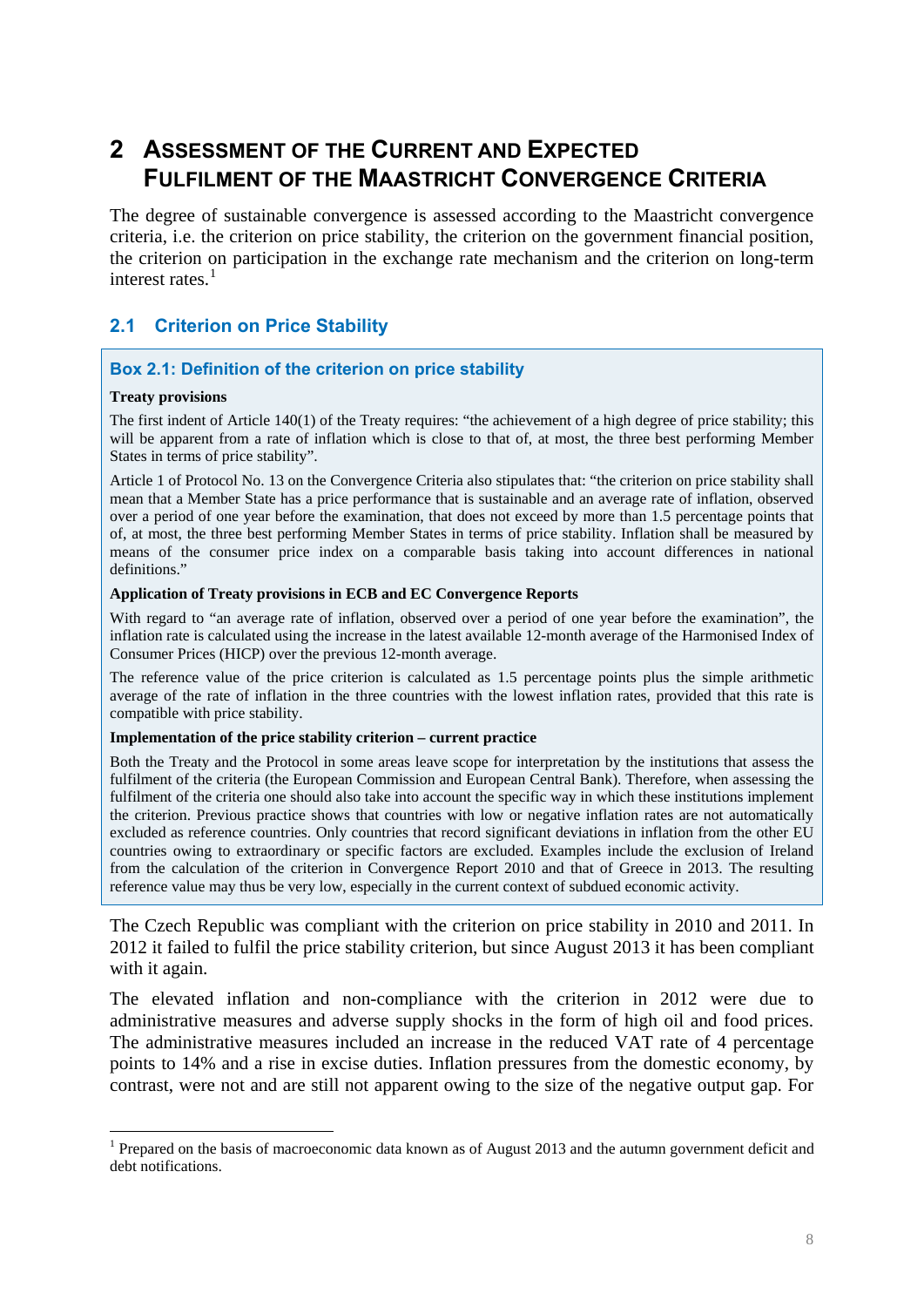the same reason, consumer price inflation was only modest in August 2013 despite an increase in both VAT rates of 1 percentage point to 15% and 21% in January.

#### <span id="page-8-3"></span>**Table 2.1: Harmonised index of consumer prices**

*(average for last 12 months vs. average for previous 12 months as of end of period, growth in %)*

|                                                  | 2010 | 2011 |     | 2012 8/2013 | 2013 | 2014 | 2015 | 2016 |
|--------------------------------------------------|------|------|-----|-------------|------|------|------|------|
| Average for 3 EU countries with lowest inflation | 0.9  | 1.6  | 1.6 | 0.8         | 0.8  |      |      | 1.4  |
| <b>IReference value</b>                          | 2.4  | 3.1  | 3.1 | 2.3         | 2.3  | 2.6  | 2.9  | 2.9  |
| Czech Republic (convergence programme)           | 1.2  | 2.1  | 3.5 | 2.0         | 2.1  |      |      |      |
| Czech Republic (macroeconomic forecast 10/2013)  |      |      |     |             | 1.4  | 0.7  | 1.9  | 0.9  |

\* More precisely, the three best performing member countries in terms of price stability (see Box 2.1).

Note: The outlook for 2013–2016 was taken from the Convergence Programmes and Stability Programmes of the individual Member States except Greece and Cyprus, whose Stability Programmes are not available, and from Croatia's Economic Programme. Owing to the unavailability of average HICP inflation rates, the private consumption deflator was used for Germany and average CPI inflation rates were used for Croatia, France and Slovenia. The outlook for the Czech Republic is additionally based on the October 2013 Macroeconomic Forecast published by the Czech Ministry of Finance. In the assessment of inflation for 2012 and August 2013 we excluded Greece from the calculation of the criteria. We thus adopted an approach similar to that used by the European Commission and the European Central Bank in their June 2013 Convergence Reports, which, among other things, cited extraordinary factors as justification for excluding Greece.

Source: Eurostat, Convergence Programmes and Stability Programmes of EU Member States and Croatia's Economic Programme.

In 2014–2016, prices in the Czech Republic will probably still be affected, in addition to standard factors, by only a modest contribution of administrative measures. In 2014, domestic inflation will be very low due to weak administered price inflation and only slowly recovering economic activity. The price stability criterion will thus be fulfilled (see the current prediction of October 2013 in Table 2.1) even given the probable decrease in the reference value reflecting the fact that EU countries have recently also seen disinflation. Very low inflation is also forecasted for 2016, when, in line with the legislation in force, VAT rates are expected to be unified to 17.5% (with an estimated downward impact on consumer price inflation of about 1.0 percentage point). Overall, the Czech Republic should be comfortably compliant with the price stability criterion in 2014–2016. However, fulfilment of the criterion is conditional on no other changes except those planned being made to indirect taxes and no other significantly inflationary administrative measures being taken in the consumer price area during the reference period for the assessment of this criterion.

## <span id="page-8-0"></span>**2.2 Criterion on the Government Financial Position**

The criterion on the government financial position is satisfied only when both components of the fiscal criterion, i.e. the general government deficit and debt, are fulfilled in a sustainable manner.

#### <span id="page-8-1"></span>**2.2.1 General government deficit**

#### <span id="page-8-2"></span>**Box 2.2: Definition of the criterion on the government financial position**

#### **Treaty provisions**

The second indent of Article 140(2) of the Treaty requires "the sustainability of the government financial position; this will be apparent from having achieved a government budgetary position without a deficit that is excessive as determined in accordance with Article 126(6) of the Treaty".

Article 2 of Protocol No. 13 on the Convergence Criteria stipulates that this criterion "shall mean that at the time of the examination the Member State is not the subject of a Council decision under Article 126(6) of this Treaty that an excessive deficit exists".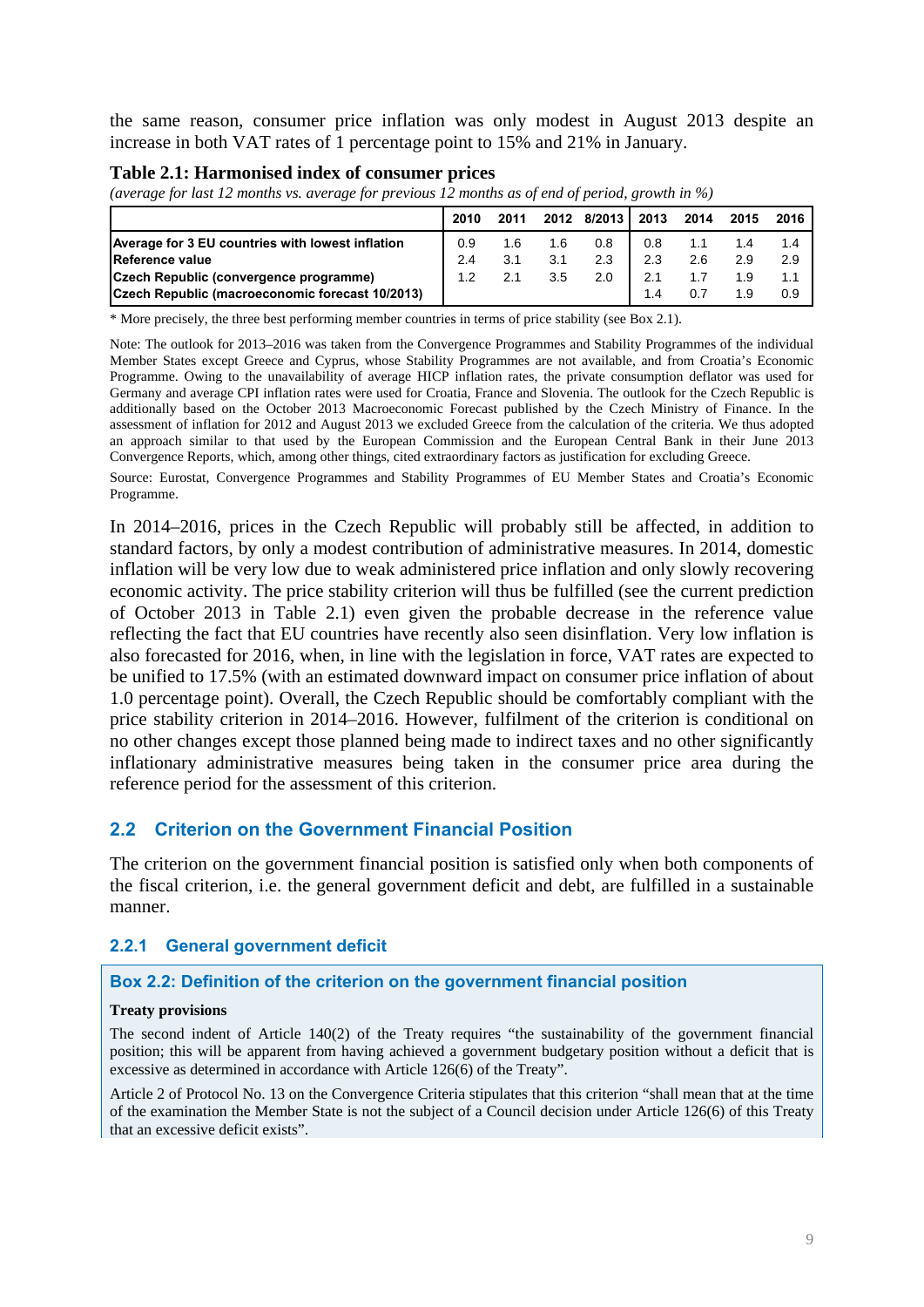Article 126 of the Treaty sets out the excessive deficit procedure, which is specified in more detail in the Stability and Growth Pact. According to Article 126(3) of the Treaty, the European Commission prepares a report if a Member State does not fulfil the requirements for fiscal discipline, in particular if:

1. the ratio of the planned or actual government deficit to GDP exceeds a reference value (defined in Protocol No. 12 on the excessive deficit procedure as 3% of GDP), unless:

- either the ratio has declined substantially and continuously and reached a level that comes close to the reference value, or

- the excess over the reference value is only exceptional and temporary and the ratio remains close to the reference value.

2. the ratio of government debt to GDP exceeds a reference value (defined in the Protocol on the Excessive Deficit Procedure as 60% of GDP), unless the ratio is sufficiently diminishing and approaching the reference value at a satisfactory pace.

The criterion on the government financial position was not fulfilled in 2009–2013. The excessive deficit procedure was opened against the Czech Republic at the end of 2009 for the second time (the first time having been in 2004–2008) based on an expected exceeding of the reference value for the general government deficit-to-GDP ratio. As a result of a recession in late 2008 and early 2009, the general government balance saw a marked deterioration. In addition to unresolved structural problems, the general government sector faced an unprecedented shortfall in tax revenues owing to the highly unfavourable economic situation and to legislative changes. Expenditure on mitigating the effects of the recession was increased at the same time.

In 2010–2013, the government implemented a consolidation of public budgets, thanks to which the general government deficit fell gradually. The only exception was a widening of the deficit in 2012, which reflected strong one-off effects, particularly property settlement between the state and churches. The measures on the revenue side of the public budgets for 2013 include an increase in both VAT rates and temporary adjustments to personal income tax (up to the end of 2015). On the expenditure side, the measures include a reduction of monetary social benefits due to a change in the indexation equation (again a temporary measure up to the end of 2015). These measures should help the government achieve a deficit of 2.9% of GDP in 2013. The draft state budget for 2014 and the medium-term outlook for the state budget and the state funds budgets for 2015–2016 then expect the general government balance to stabilise just below 3% of GDP. Based on this outlook, the government deficit is expected to decline below the reference value in a sustainable manner. This should be followed by termination of the excessive deficit procedure and renewed compliance with the criterion on the government financial position as from 2014.

#### **Table 2.2: General government balance**

*(ESA 1995 methodology, in % of GDP)*

|                       | 2010   |        |                                    | 2011 2012 2013 2014 2015 2016 |        |
|-----------------------|--------|--------|------------------------------------|-------------------------------|--------|
| l Reference value     | $-3.0$ |        | $-3.0$ $-3.0$ $-3.0$ $-3.0$ $-3.0$ |                               | $-3.0$ |
| <b>Czech Republic</b> | $-47$  | $-3.2$ | $-4.4$ $-2.9$ $-2.9$               | $-2.9$                        | $-2.8$ |

Source: 2010–2012: CZSO: Government Deficit and Debt Notifications. 2013–2016: Czech MoF: Fiscal Outlook (November 2013).

As regards the alignment of the Czech economy with the euro area economy and the sustainability of public finance, it remains essential to address the structural problems of the general government sector. Under the Stability and Growth Pact, the Czech Republic in 2005 was set a medium-term objective (MTO) of achieving a structural general government deficit of 1% of GDP in the medium term. Given the current fiscal policy settings, this objective will not be fulfilled during the outlook period. The structural deficit is expected to be 1.5% of GDP in 2013 and to widen in the following years to 2.4% of GDP in 2016.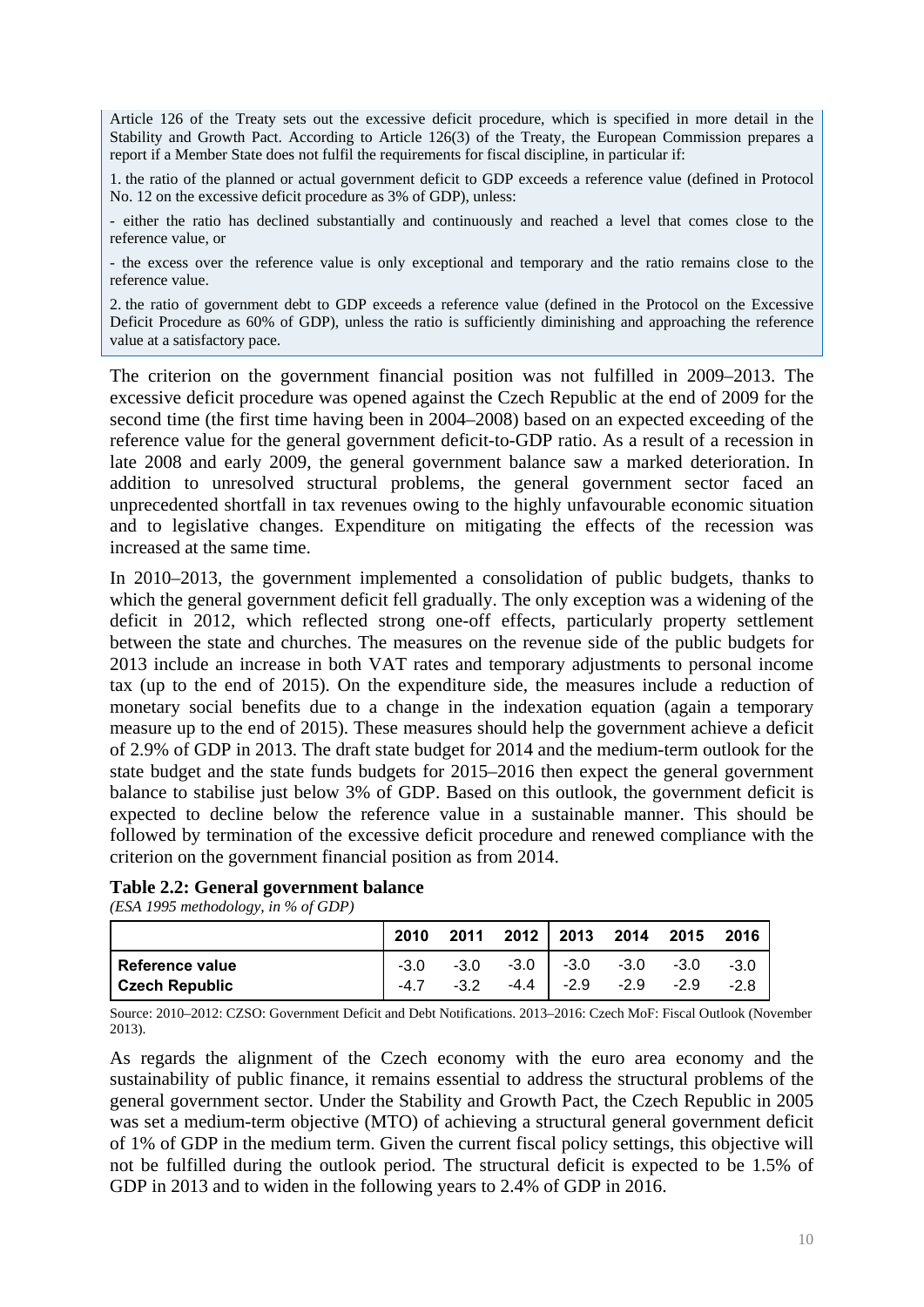The risk of a fragile recovery of the Czech economy and a deterioration in the economic outlook for euro area countries persists. A slowdown in economic growth would in turn affect tax revenues in particular, as well as some social benefits, and consequently the general government balance.

## <span id="page-10-0"></span>**2.2.2 General Government Debt**

Given the low initial level of government debt, the Czech Republic has had no problem fulfilling this item of the criterion so far. In 2007–2008, the government debt stabilised around 30% of GDP, following a substantial increase (due mainly to the inclusion of government guarantees and the debt of the Czech Consolidation Agency) in 2001–2003. Since 2009, however, owing to recession, the debt has increased sharply, having been affected to a large extent by general government budget deficits, with the state budget having the largest effect. A marked increase in the debt in 2012 was due to the creation of a government debt financing reserve, whose gradual dissolution is moderating debt growth in 2013 and partly also in the period ahead. Although the total general government debt in the Czech Republic is low relative to the EU average, the room for the fulfilment of the debt criterion has shrunk significantly in recent years. Given the fiscal policy settings, the debt ratio is expected to increase throughout the outlook period, and is likely to reach 49.9% of GDP in 2016.

#### <span id="page-10-3"></span>**Table 2.3: Government debt**

*(ESA 1995 methodology, in % of GDP)*

|                                            | 2010 2011 2012 2013 2014 2015 2016 |  |                                                 |                |              |
|--------------------------------------------|------------------------------------|--|-------------------------------------------------|----------------|--------------|
| l Reference value<br><b>Czech Republic</b> | 60.0                               |  | 60.0 60.0 60.0 60.0<br>38.4 41.4 46.2 46.1 47.9 | 60.0<br>- 49.0 | 60.0<br>49.9 |

Source: 2010–2012: CZSO: Government Deficit and Debt Notifications. 2013–2016: Czech MoF: Fiscal Outlook (November 2013).

The adverse effects of population ageing pose a risk to the long-term evolution of general government finance. Although quite significant measures have been taken in the area of public pensions (parametric changes to the current pay-as-you-go system), the reforms must go on.

## <span id="page-10-1"></span>**2.3 Criterion on Participation in the Exchange Rate Mechanism**

#### <span id="page-10-2"></span>**Box 2.3: Definition of the criterion on participation in the exchange rate mechanism**

#### **Treaty provisions**

The third indent of Article 140(1) of the Treaty requires: "the observance of the normal fluctuation margins provided for by the exchange-rate mechanism of the European Monetary System, for at least two years, without devaluing against the currency of any other Member State".

Article 3 of the Protocol on the Convergence Criteria stipulates that: "the criterion on participation in the exchange-rate mechanism of the European Monetary System referred to in the third indent of Article 140(1) of the Treaty shall mean that a Member State has respected the normal fluctuation margins provided for by the exchange-rate mechanism of the European Monetary System without severe tensions for at least the last two years before the examination. In particular, the Member State shall not have devalued its currency's bilateral central rate against the euro on its own initiative for the same period."

#### **Application of Treaty provisions in ECB and EC Convergence Reports**

The Treaty refers to the criterion of participation in the European exchange-rate mechanism (ERM until December 1998 and ERM II since January 1999).

First, the ECB and the EC assess whether the country has participated in ERM II "for at least the last two years before the examination", as stated in the Treaty.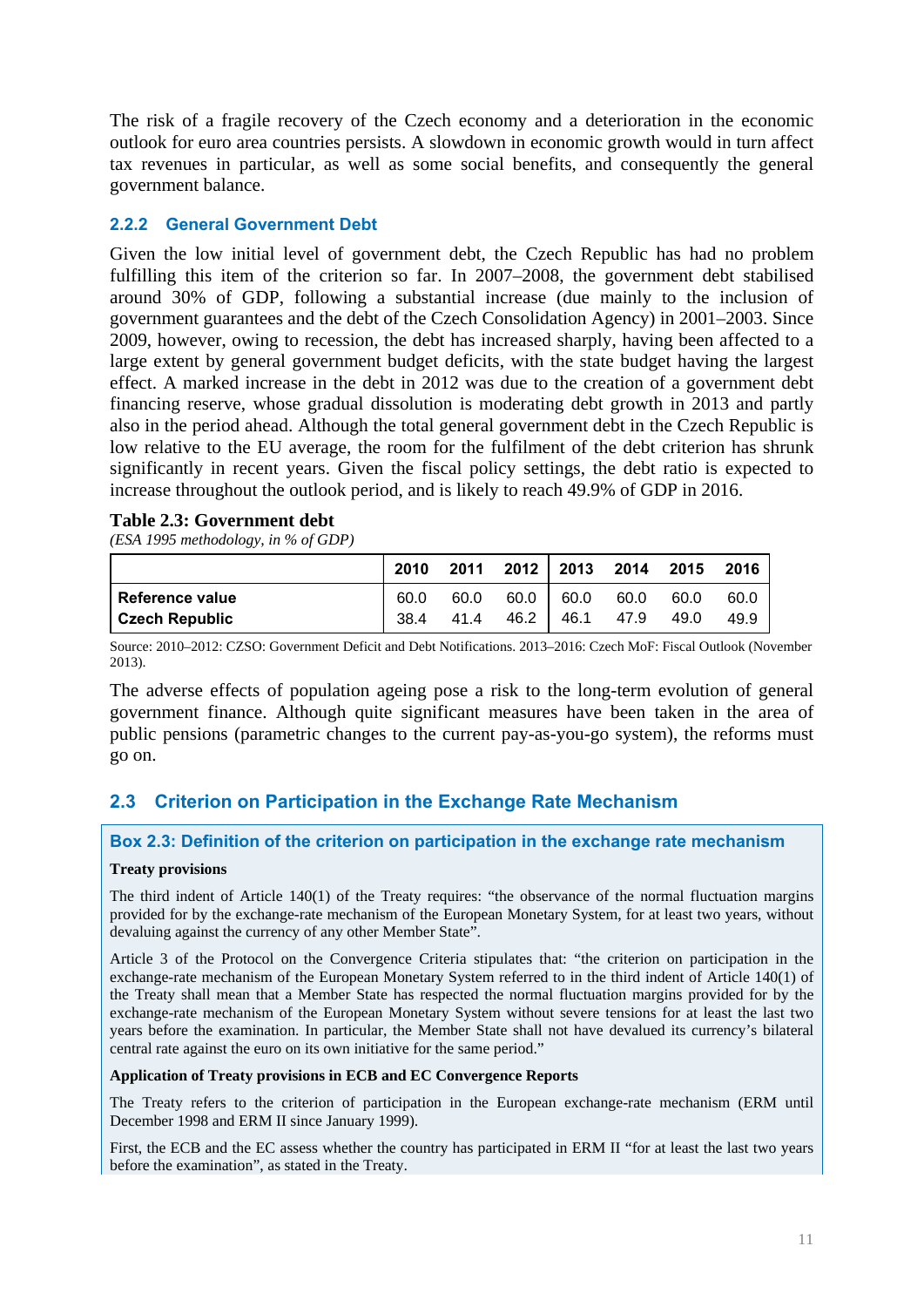Second, as regards the definition of "normal fluctuation margins", the ECB recalls the formal opinion that was put forward by the EMI Council in October 1994 and its statements in the November 1995 report entitled "Progress towards Convergence".

The EMI Council's opinion of October 1994 stated that "the wider band has helped to achieve a sustainable degree of exchange rate stability in the ERM", that "the EMI Council considers it advisable to maintain the present arrangements", and that "member countries should continue to aim at avoiding significant exchange rate fluctuations by gearing their policies to the achievement of price stability and the reduction of fiscal deficits, thereby contributing to the fulfilment of the requirements set out in Article 140(1) of the Treaty and the relevant protocol".

In the "Progress towards Convergence" report it was stated that "when the Treaty was conceived, the 'normal fluctuation margins' were  $\pm 2.25\%$  around bilateral central parities, whereas a  $\pm 6\%$  band was a derogation from the rule. In August 1993 the decision was taken to widen the fluctuation margins to  $\pm 15\%$ . The interpretation of the criterion, in particular of the concept of "normal fluctuation margins", became less straightforward. It was then also proposed that account would need to be taken of "the particular evolution of exchange rates in the European Monetary System (EMS) since 1993 in forming an ex post judgement".

Against this background, in the assessment of exchange rate developments the emphasis is placed on exchange rates being close to the ERM II central rates.

Third, the issue of the presence of "severe tensions" or "strong pressures" on the exchange rate is addressed by examining the degree of deviation of exchange rates from the ERM II central rates against the euro. Other indicators, such as short-term interest rate differentials vis-à-vis the euro area and their evolution, are used as well. The role played by foreign exchange interventions is also considered.

Formal fulfilment of the criterion on exchange rate stability will only be possible after the Czech Republic joins ERM II, so the assessment of fulfilment of this criterion can be made only at an analytical level. For the purposes of such assessment, the hypothetical CZK/EUR central parity is set as the average exchange rate in 2011 Q1, i.e. the quarter preceding hypothetical ERM II entry at the start of 2011 Q2, which would have allowed euro adoption on 1 January 2014.<sup>2</sup> With the aid of this parity it is theoretically possible to monitor whether the Czech Republic would have fulfilled the exchange rate stability criterion in the given time period. The chart below shows that the exchange rate was relatively stable in the period under review, with fluct[u](#page-11-0)ations on the weaker side of the hypothetical fluctuation band. The exchange rate level has been during 2013 affected by communication by the CNB signalling its preparedness to use the exchange rate if further easing of the monetary conditions becomes necessary after the lower bound on interest rates is reached. In November 2013, the CNB started to intervene on foreign exchange market to deliver further easing of monetary conditions, which led to a weakening of domestic exchange rate to values close to 27 CZK/EUR.<sup>3</sup> This value stays inside the hypothetical fluctuation band. The regime of using exchange rate interventions as another tool of monetary policy cannot be viewed as setting central parity towards euro adoption. The exchange rate commitment has a long-term nature, and will hold [a](#page-11-1)s long as the CNB becomes certain that the risk of undershooting the 2%

<u>.</u>

 $2$  The hypothetical adoption of the euro in early 2014 would have been preceded by an assessment of all the convergence criteria in 2013 Q2.

<span id="page-11-1"></span><span id="page-11-0"></span> $3$  The CNB regards the commitment as asymmetric, i.e. one-sided in the sense that it will not allow the koruna to appreciate to levels it would no longer be possible to interpret as "close to 27 CZK/EUR". The CNB has undertaken to prevent excessive appreciation of the koruna below 27 CZK/EUR. On the stronger side of the 27 CZK/EUR level, the CNB is preventing the koruna from appreciating further by intervening on the foreign exchange market, i.e. by selling koruna and buying euro. On the weaker side of the 27 CZK/EUR level, the CNB is allowing the koruna exchange rate to float. The exchange rate will be close to CZK 27 to the euro or even weaker in the period ahead. Potential fluctuations to levels weaker than 27 CZK/EUR will be determined by supply and demand on the interbank foreign exchange market.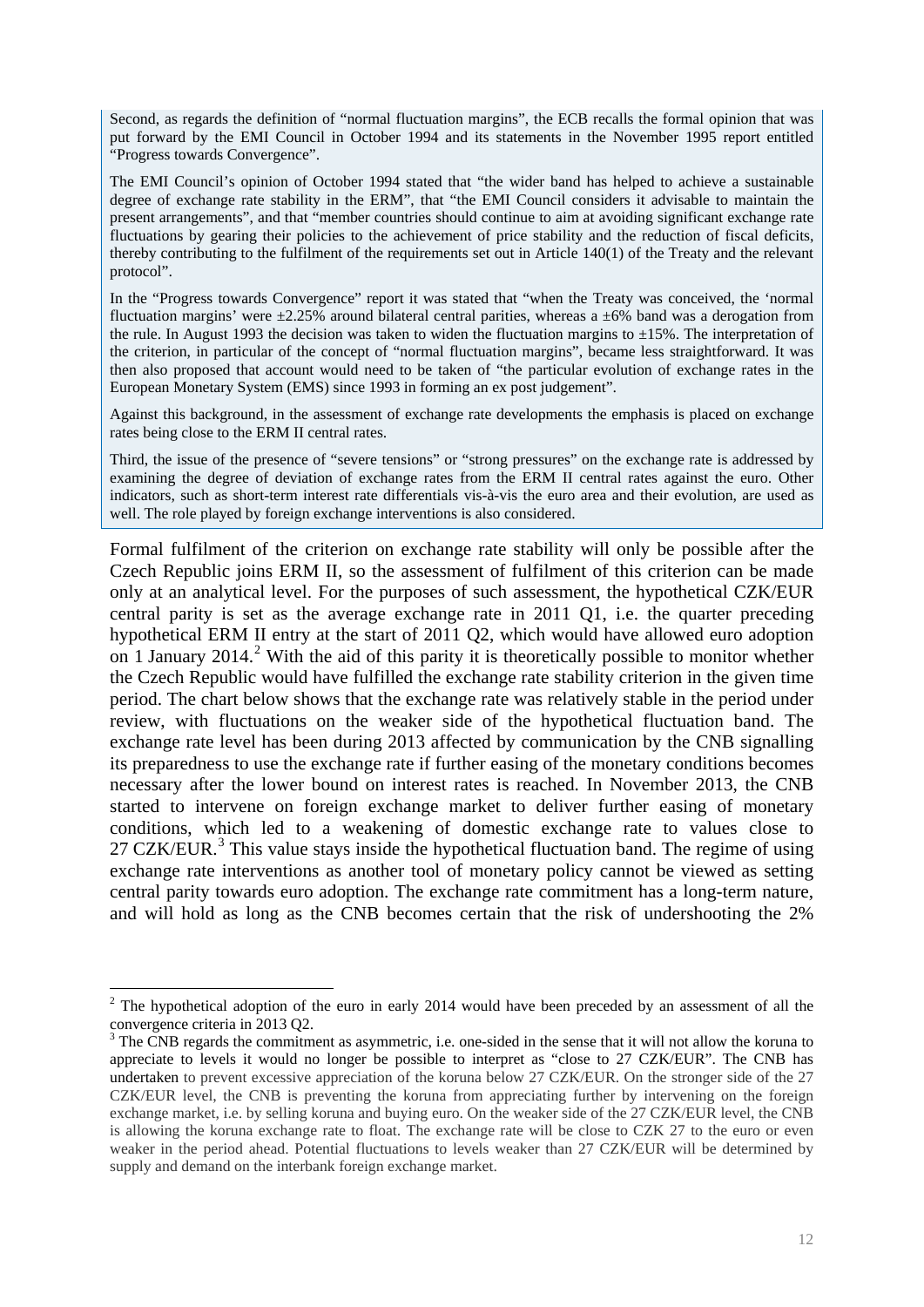inflation target is significantly low.<sup>4</sup> The use of the exchange rate as a monetary policy instrument will be discontinued when it becomes necessary to tighten monetary policy significantly as a result of very substantial inflation pressures. This will be achieved by discontinuing the interventions and t[he](#page-12-3)n raising interest above (technical) zero.

<span id="page-12-2"></span>

**Chart 2.1: Nominal CZK/EUR exchange rate** 

Note: In the chart, an upward movement of the exchange rate means appreciation of the koruna vis-à-vis the euro. The hypothetical central parity is simulated by the average exchange rate for 2011 Q1.

Source: CNB, Czech MoF calculations. Data up to 30 August 2013.

The length of stay of an EU Member State in ERM II is set by the Treaty at a minimum of two years before the assessment of preparedness to adopt the euro. The Czech Republic's September 2003 Euro-area Accession Strategy and its August 2007 update state that the Government and the CNB agree on a stay in ERM II for the minimum required period only. This implies that the Czech Republic should enter the ERM II only after it has achieved a high degree of economic alignment and after conditions have been established which enable it to introduce the euro shortly after the assessment of the exchange rate criterion. In addition, the Czech Republic should enter ERM II amid a stable situation in the domestic economy, stable global financial markets and positive investment sentiment towards the Czech Republic and the whole Central European region.

#### **2.4 Criterion on the Convergence of Interest Rates**

#### **Box 2.4: Definition of the criterion on the convergence of interest rates**

#### **Treaty provisions**

1

<span id="page-12-1"></span><span id="page-12-0"></span>The fourth indent of Article 140(1) of the Treaty requires: "the durability of convergence achieved by the Member State and of its participation in the exchange-rate mechanism of the European Monetary System being reflected in the long-term interest-rate levels".

<span id="page-12-3"></span><sup>&</sup>lt;sup>4</sup> The exact duration of the foreign exchange intervention regime is not known at this moment. At present, the CNB assumes that the exit from the regime will come during 2015 at the earliest*.* As in the case of interest rates in the past, the Bank Board may decide to change this level at a monetary policy meeting – either in light of the message of the new macroeconomic forecast or based on an assessment of the balance of risks to the (current) forecast. It can be expected, however, that any change in this level would need a much stronger impulse than in the case of interest rates.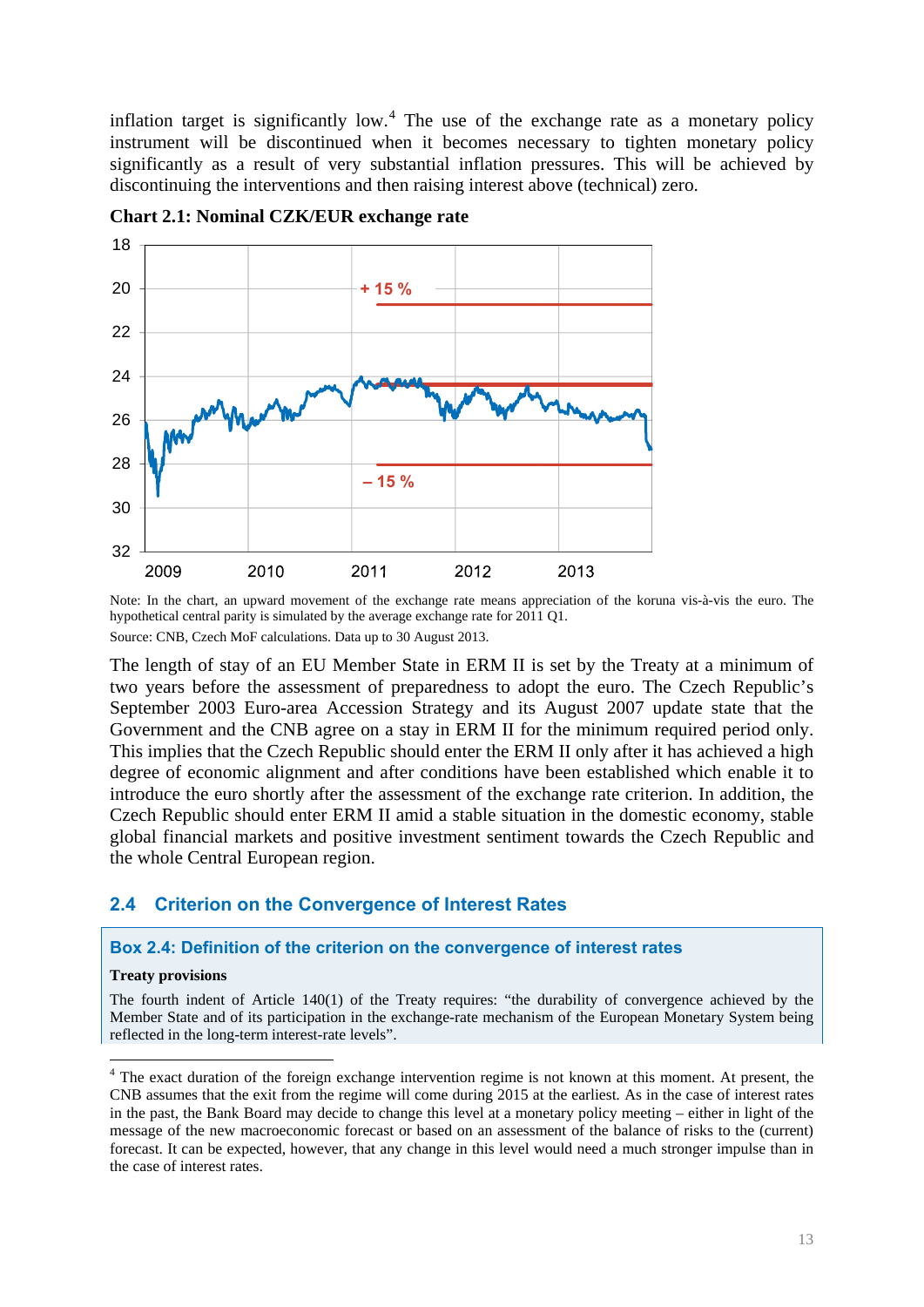Article 4 of Protocol No. 13 on the Convergence Criteria specifies that: "the criterion on the convergence of interest rates means that, observed over a period of one year before the examination, a Member State has had an average nominal long-term interest rate that does not exceed by more than two percentage points that of, at most, the three best performing Member States in terms of price stability. Interest rates shall be measured on the basis of long-term government bonds or comparable securities, taking into account differences in national definitions."

#### **Implementation of the criterion on the convergence of interest rates**

As in the case of the price stability criterion, the Treaty and the Protocol provide scope for a looser interpretation of the specific value of the criterion. It is within the competence of the assessing institutions to decide whether the calculation of the interest rate criterion will include all three countries used for the calculation of the price stability criterion or whether certain countries will be excluded for the calculation of the interest rate criterion. One example is the exclusion of the high value of Irish interest rates from the calculation of the relevant criterion in Convergence Report 2012.

The annual average long-term interest rates in the Czech Republic for convergence purposes showed a continuous downward trend during 2010–2013. The Czech Republic constantly fulfilled the interest rate criterion by a considerable margin in the period under review.

#### <span id="page-13-0"></span>**Table 2.4: Long-term interest rates for convergence purposes**

*(average for the last 12 months, in %)*

|                                                    | 2010 | 2011 | 2012 | 8/2013 I      | 2013 | 2014 | 2015 | 2016 |
|----------------------------------------------------|------|------|------|---------------|------|------|------|------|
| Average for 3 EU countries with lowest inflation * | 4.0  | 3.3  | 3.1  | $2.2^{\circ}$ | 2.9  | 3.5  | 3.1  |      |
| <b>Reference value</b>                             | 6.0  | 5.3  | 5.1  | 4.2           | 4.9  | 5.5  | 5.1  | 5.3  |
| <b>Czech Republic</b>                              | 4.2  | 3.7  | 2.8  | 2.2           | 2.2  | 2.3  |      |      |

\* More precisely, the three best performing countries in terms of price stability (see Box 2.1, Box 2.4)

Note: The outlook for 2013–2016 was taken from the Convergence Programmes and Stability Programmes of the individual Member States except Greece and Cyprus, whose Stability Programmes are not available, and from Croatia's Economic Programme. The data for August 2013 were calculated on the basis of monthly data as the averages for the last 12 months were unavailable.

Source: Eurostat, Convergence Programmes and Stability Programmes of EU Member States.

The Czech Republic's adherence to fiscal consolidation is reflected in its stable and high sovereign rating and in the smooth subscription of Czech government bonds, which is fostering stability of Czech government bond yields.

Given the still existing and not fully resolved debt problems in the euro area, the forecast for 2014–2016 is subject to certain risks. Based on developments to date, one can say that the Czech Republic should have no problems fulfilling this convergence criterion in the future. However, maintaining the confidence of the financial markets in the medium-term consolidation and long-term sustainability of Czech public finance is an important condition.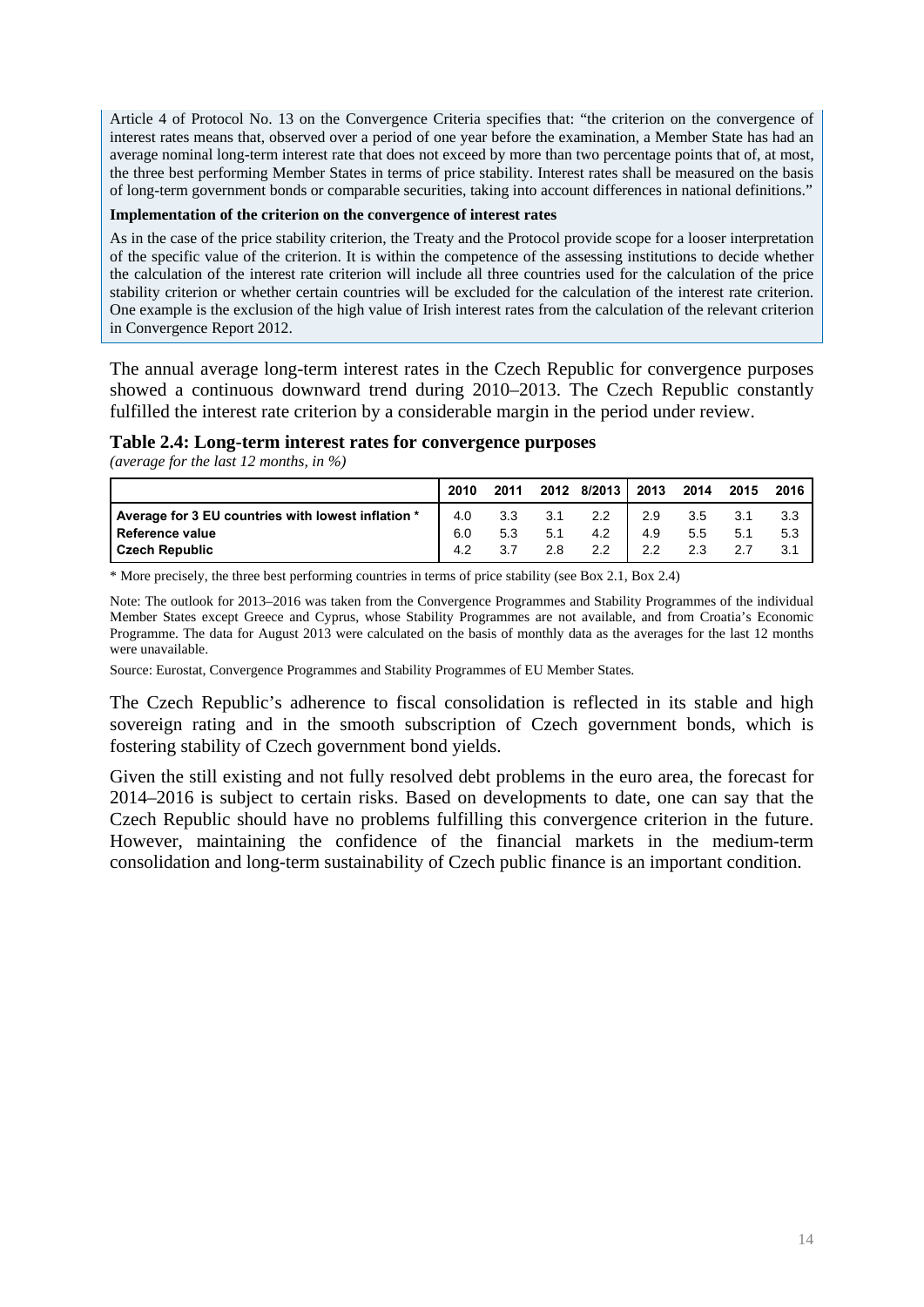## **3 ASSESSMENT OF THE CZECH REPUBLIC'S CURRENT ECONOMIC ALIGNMENT WITH THE EURO AREA**

<span id="page-14-0"></span>This part summarises the results of a set of analyses directed at assessing the Czech economy's alignment with the euro area over and above the formal criteria, the fulfilment of which is assessed in the previous part.<sup>5</sup> The Czech Republic's future entry into the euro area ensues from the commitments associated with EU membership. Adoption of the single European currency should lead to the elimination of exchange rate risk in relation to the euro area and to a related reduction in the c[os](#page-14-1)ts of foreign trade and investment. This should further increase the benefits accruing to the Czech Republic from its intense involvement in international economic relations. Besides the aforementioned benefits, however, adoption of the euro will simultaneously imply costs and risks arising from the loss of independent monetary policy and exchange rate flexibility vis-à-vis major trading partners. The benefits and costs stemming from euro adoption will be affected by the characteristics and situation in both the Czech economy and the euro area economy. These factors will influence whether adoption of the euro by the Czech Republic will lead to an increase in the country's economic stability and performance.

The analyses are divided into two basic groups according to the type of question they try to answer. The section entitled "Cyclical and Structural Alignment" indicates the size of the risk of economic developments being different in the Czech Republic compared to the euro area and hence the risk of the single monetary policy being highly suboptimal for the Czech economy. The section entitled "Adjustment Mechanisms" answers the question of to what extent the Czech economy is capable of absorbing the impacts of potential asymmetric shocks using its own adjustment mechanisms. The basic theoretical starting point for the underlying analyses is the theory of optimum currency areas. These analyses are aimed at assessing the evolution of the alignment indicators over time and in comparison with selected countries.

## **3.1 Cyclical and Structural Alignment**

<u>.</u>

Assuming a stable and sustainable economic situation in the euro area, the costs arising from the loss of the Czech Republic's own monetary policy will be particularly pronounced if the Czech economy is not aligned with the euro area economy. Otherwise, the costs arising from the loss of the Czech Republic's own monetary policy (assuming a stable and sustainable economic situation in the euro area) may be relatively small.

The **degree of real economic convergence** is an important indicator of the Czech economy's similarity to the euro area. A higher level of such convergence fosters greater similarity of long-run equilibrium development. Indirectly it can also foster a lower likelihood of misalignment in the shorter run. A higher degree of convergence in the economic level prior to ERM II entry and euro adoption should further increase the relative price level, which will reduce the potential future pressures for growth of the price level and equilibrium appreciation of the real exchange rate. The Czech economy had been gradually converging towards the euro area in real terms before the crisis broke out. However, this trend halted in 2009, and the Czech Republic's economic level relative to that of the euro area has been flat since then. In

<span id="page-14-1"></span><sup>5</sup> These analyses are presented in detail in a document entitled "Analyses of the Czech Republic's Current Economic Alignment with the Euro Area in 2013", which was prepared by the CNB and will be published on its website. The above document compares developments in the Czech Republic with those in Austria, Germany, Portugal, Hungary, Poland, Slovenia and Slovakia (the "countries under comparison").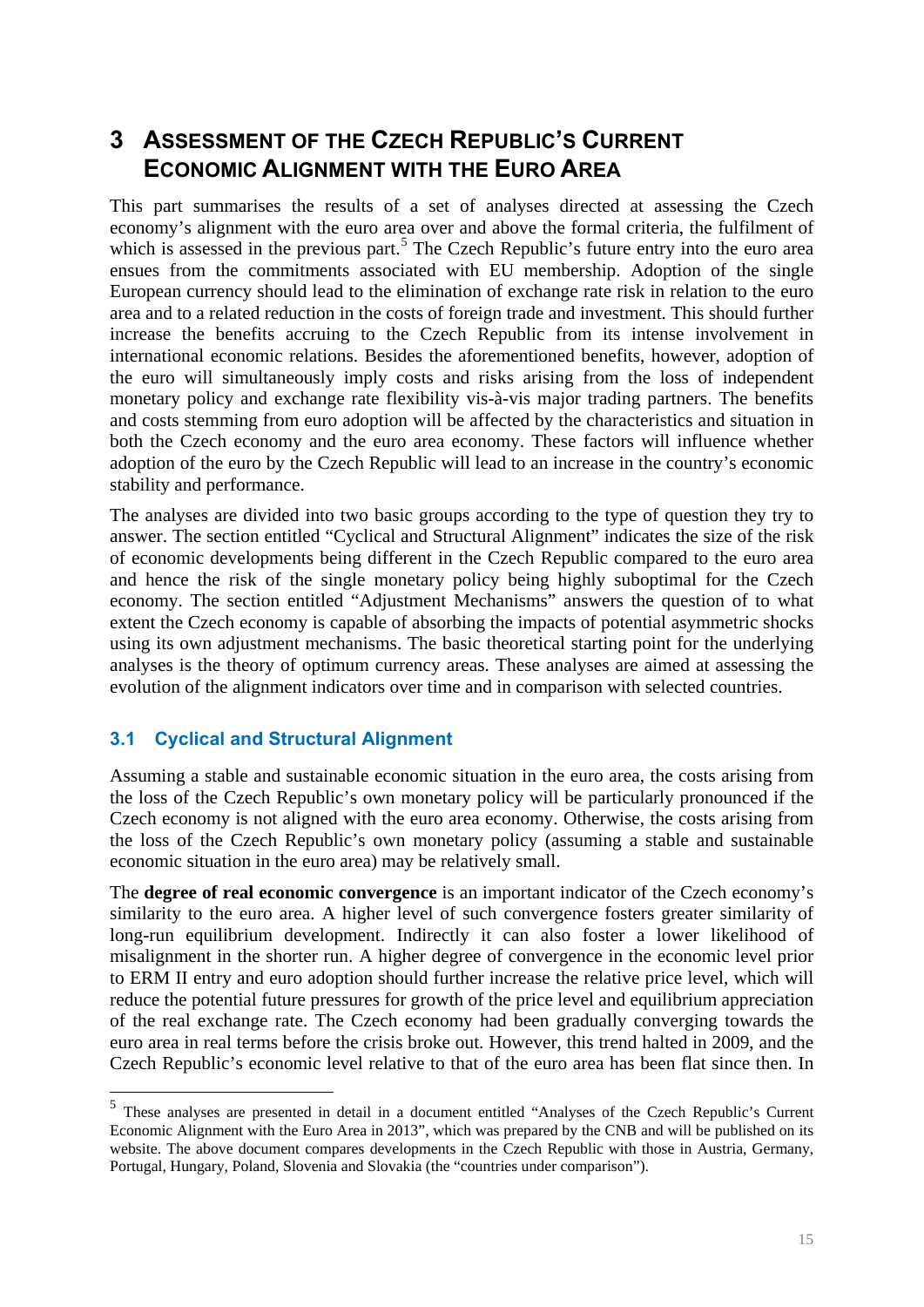recent years, GDP per capita has been about three-quarters of the euro area average. Owing to the crisis, the convergence process was also interrupted in the case of the price level of GDP, which has halted at around 70% of the euro area average. The price level thus remains slightly below the level corresponding to the performance of the economy. The wage level in the Czech Republic in 2012 was roughly 40% of the average euro area level when converted using the exchange rate and about 60% when converted using purchasing power parity. The real exchange rate of the koruna (on an HICP basis) appreciated on average by 3% a year between 2003 and 2012, but is displaying significant fluctuations around its long-run trend. These fluctuations have been helping to absorb macroeconomic shocks in recent years. According to the analyses, equilibrium real appreciation of the koruna against the euro, albeit at a lower rate than in the past, can be expected over the next five years provided that real GDP convergence is renewed. Continuing real appreciation of the exchange rate following euro area entry would mean an inflation differential vis-à-vis the euro area and related lower (or even negative) real interest rates.



<span id="page-15-0"></span>**Chart 3.1: Real economic convergence of selected states towards the euro area in 2012**  *(EA-17=100)* 

Source: Eurostat, CNB calculations.

Sufficient **alignment of economic activity** increases the likelihood that the single monetary policy in the monetary union will be appropriately configured from the perspective of the Czech economy. The analyses indicate increased correlation of overall economic activity between the Czech Republic and the euro area in recent years; the same goes for activity in industry and export activity. The increase in correlations can be attributed partly to a greater significance of common extraordinary shocks in the form of the global economic crisis, the subsequent temporary recovery in economic activity and later the real economic impacts of the euro area debt crisis. Owing to the above events, it is not clear whether the increased business cycle alignment will persist in conditions of normal growth in European economies.

GDP per capita in purchasing power parity GDP average price level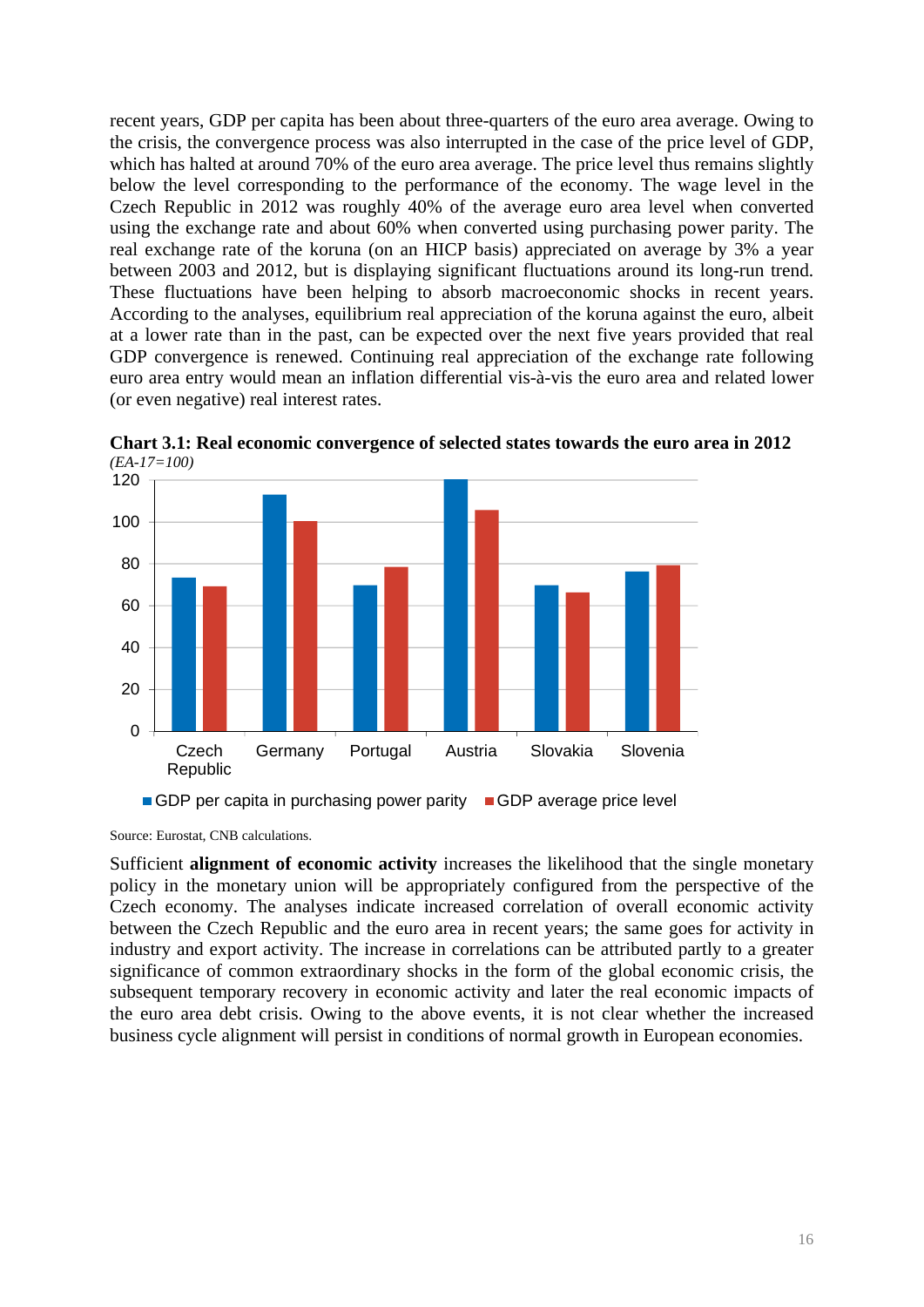

<span id="page-16-0"></span>**Chart 3.2: GDP growth in the Czech Republic and the euro area** 

Source: Eurostat, CNB calculations.

Similarity of the **structure of economic activity** with the euro area should reduce the risk of asymmetric economic shocks. The persisting relatively high share of industry (moreover with an exceptionally significant share of the procyclical car industry) and a lower share of services compared to the euro area may mean a higher risk of asymmetric shocks for the Czech economy, to which a potential single monetary policy is unable to respond. In addition, the differences in structure are widening further and structural misalignment thus remains one of the risks of adopting the single currency.

Fast convergence of **nominal interest rates** in connection with joining the euro area acted as an asymmetric shock in some economies in the past, generating macroeconomic imbalances and risks to financial stability. For a country planning to enter the monetary union, earlier gradual interest rate convergence is therefore an advantage. The fact that the difference between Czech and euro area interest rates was very low for a long time is favourable from this perspective. Three-month interbank market rates showed a slightly positive interest rate differential in 2009 and 2010, but this closed gradually, temporarily turning negative in 2011 H2. Government bond yield differentials against Germany grew temporarily in early 2009 and again in 2012 H1, also due to increased financial market tensions linked with the further escalation of the euro area debt crisis. However, the interest rate differential between Czech and German long-term interest rates has long been much lower than in the other noneuro area countries under review.

Another indicator of the possibility of sharing a single currency is long-term co-movement in the **exchange rates** of two currencies against a reference currency. Compared to the other currencies under review, the correlation between the rates of the Czech koruna and the euro against the dollar has been relatively high and stable. The exchange rate volatility of the koruna vis-à-vis the euro saw a temporary increase due to the global financial crisis and then also the European debt crisis. However, the correlation of koruna and euro rates against the dollar has remained high (the correlation coefficient is about 90%) and is still higher than that for the Polish zloty and the Hungarian forint. This indicates that the Czech currency responds to changes in the external environment similarly to the euro, suggesting a high degree of alignment.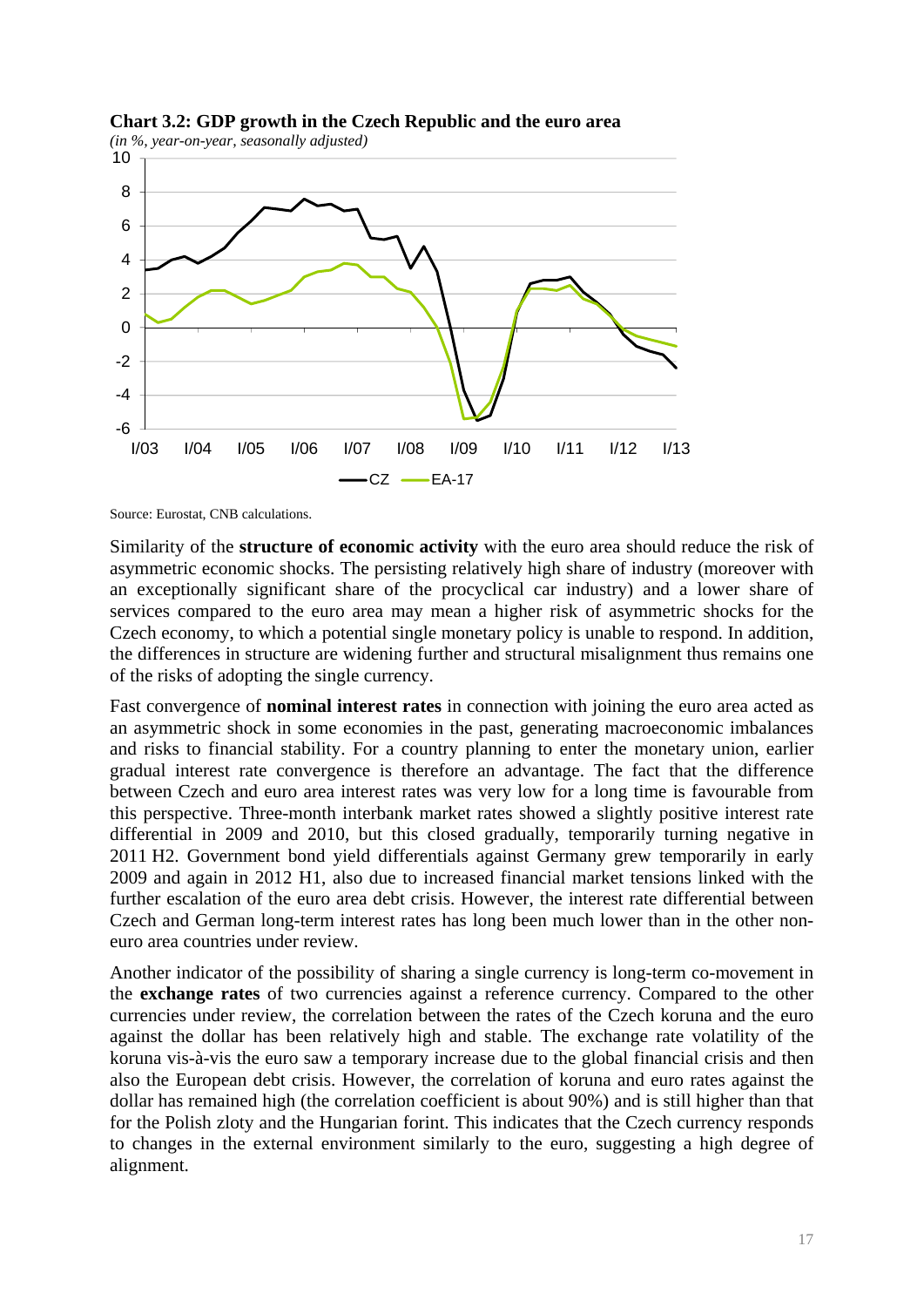The Czech economy's strong **trade and ownership links** with the euro area increase the benefits arising from the elimination of potential fluctuations in the exchange rate and the reduction in transaction costs. The euro area is currently (i.e. based on the data for January– July 2013) the partner for 63% of Czech exports and 61% of Czech imports, a level comparable to, or even higher than, that in the other non-euro area countries under review. The share of intra-industry trade is relatively high as well. Despite declining modestly in 2011, the degree of ownership links in the Czech economy, as measured by direct investment from the euro area, is still higher than in Slovakia, Poland, Hungary and Slovenia.

<span id="page-17-0"></span>



Source: Eurostat, IMF, CNB calculations.

The **financial sector** in the Czech Republic is still much smaller in size than that in the euro area. The depth of financial intermediation, as measured by the ratio of financial institutions' assets to GDP, is roughly one-quarter of the value for the euro area. In 2012, the ratio of bank loans to the private sector to GDP was 57% in the Czech Republic, less than half that in the euro area. However, the current level of the aforementioned indicators in the euro area is not necessarily optimal. On the contrary, in many countries it may reflect private and public sector overleveraging.

The **structure of the financial assets and liabilities of Czech non-financial corporations**  and households is gradually converging to that of euro area entities, but still shows differences. For corporations, the difference is particularly visible in a lower weight of loans (at the expense of shares) in their net debtor position. Corporations in the Czech Republic are showing higher liquidity, although liquidity growth has also been visible in the core euro area countries under review in recent years. The share of Czech corporations' short-term liabilities in the total debt is much lower than that in the euro area. The Czech corporate debt to equity ratio has been rising since 2007. In 2012, this indicator was higher than the euro area average and comparable with Germany. Czech households have a lower debt ratio than euro area households and also a lower value of financial assets, which, moreover, have a different structure. Compared to euro area households, Czech households hold a larger proportion of their financial assets as currency and deposits. Overall, the household sector's net creditor position is about half that in the euro area.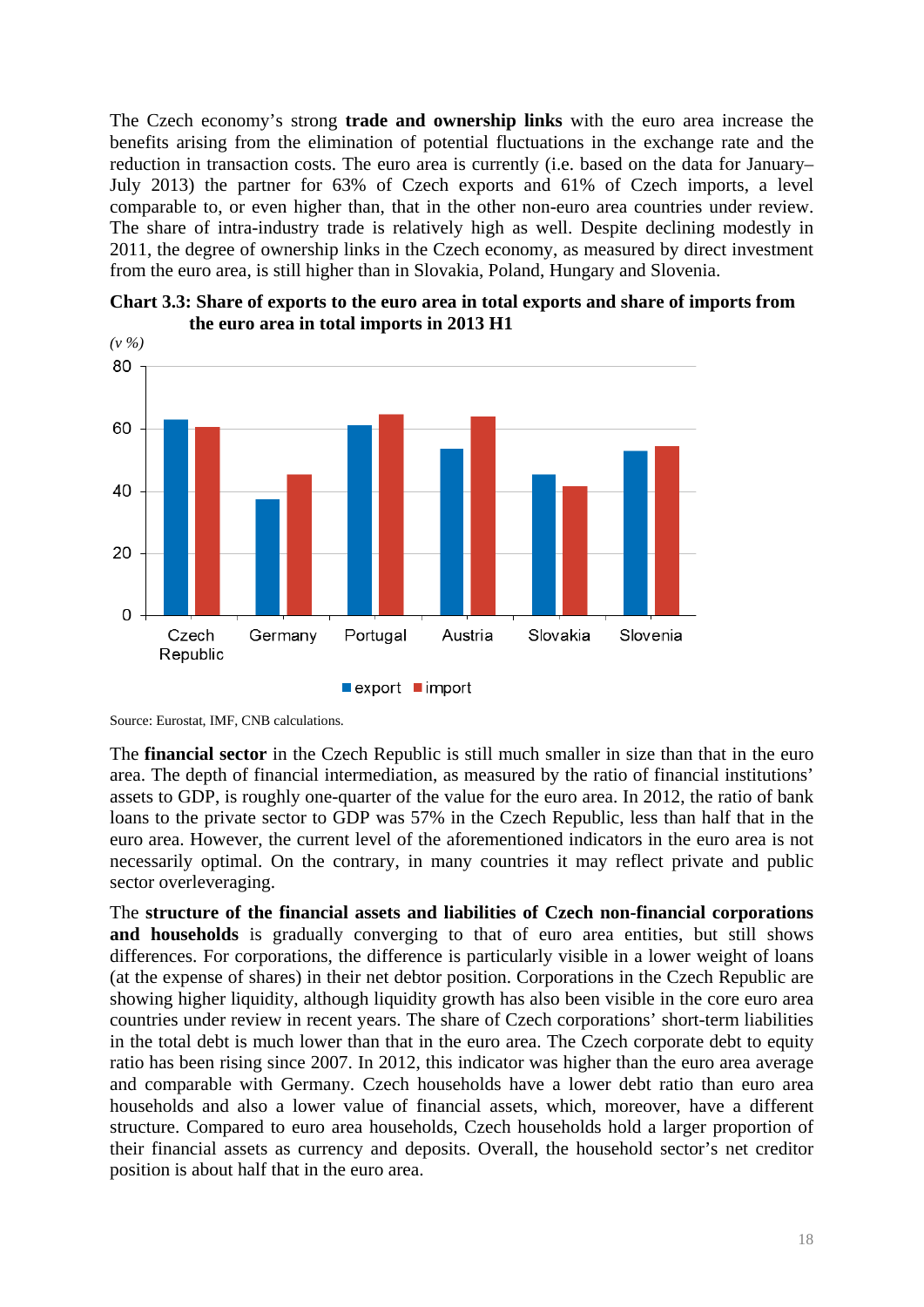In the past, the **effect of monetary policy rates on client rates** in the Czech Republic was roughly the same as in the euro area. Rate transmission is fast, taking place within one month for most types of loans. The global financial and economic crisis led to a temporary slowdown and weakening of the transmission of monetary policy interest rates in the Czech economy as a result of rising client risk premia. However, this increase was comparable to that in the euro area core countries. The structure of initial interest rate fixations on new loans to non-financial corporations is similar to that in the euro area. Mortgages in the Czech Republic are dominated by loans with shorter fixations (mostly of up to five years) than in the euro area, where longer fixations are more common.

Differences in **inflation persistence** in the monetary union countries could lead to the single monetary policy having different impacts. However, inflation persistence in the Czech Republic is average among the countries under comparison. The difference is not significant even compared to the euro area core countries. Inflation persistence thus does not pose a significant risk to the symmetric effect of the single monetary policy in the Czech Republic.

The analysis of **integration of financial markets** (the money, foreign exchange, bond and stock markets) with the euro area reveals that synchronisation in the individual segments of the Czech financial market has long been mostly high and comparable with the euro area countries. A natural exception is still the money market, which was already showing a lower degree and speed of integration in the pre-crisis period, mainly due to different monetary policy in the Czech Republic compared to other countries. The global crisis and its impacts resulted in an increase in financial market misalignment in all the countries compared. The situation on the Czech financial market started to improve in 2009 H2, and 2010 saw a return to the pre-crisis degree of integration on all markets under review.

The degree of **euroisation** in the Czech Republic has long been low and is due to economic agents' high trust in the domestic currency and to sustained low and stable inflation, a floating exchange rate and low interest rates. The use of foreign currency is concentrated primarily in the sector of corporations involved in foreign trade.

## <span id="page-18-0"></span>**3.2 Adjustment Mechanisms**

If set appropriately, **fiscal policy** can have a countercyclical effect and be a stabilising element for the economy. Otherwise it may itself be a source of economic shocks. The closer the structural part of the general government balance is to zero and the lower is the accumulated government debt, the more room there will be at a time of economic downturn for automatic stabilisers to function and countercyclical discretionary measures to be implemented. Czech budget policy was characterised by chronic deficits and a procyclical effect for most of the period under review. Windfall tax revenues in 2006–2008 were not employed to reduce the fiscal deficit, but instead tended to be used to generate new public expenditures. Similarly, tax cuts affecting the revenue side were not accompanied by corresponding austerity measures on the public expenditure side, even during years of rapid economic growth. Fiscal policy had the desirable countercyclical nature in 2009, when government anti-crisis and other measures were adopted. In 2010, fiscal consolidation was commenced, albeit at the cost of a strong procyclical restrictive effect of fiscal policy in 2010–2013. In addition, the fall of the economy into recession in 2012–2013 made the government abandon its originally declared intention to comply with the medium-term objective (MTO) in 2015. Meeting this objective is a precondition for fiscal policy to be ready to fulfil its macroeconomic stabilisation role effectively after the loss of independent monetary policy. By contrast, the structural component of the public finance deficit is expected to increase again and is thus moving away from the MTO. Although the Czech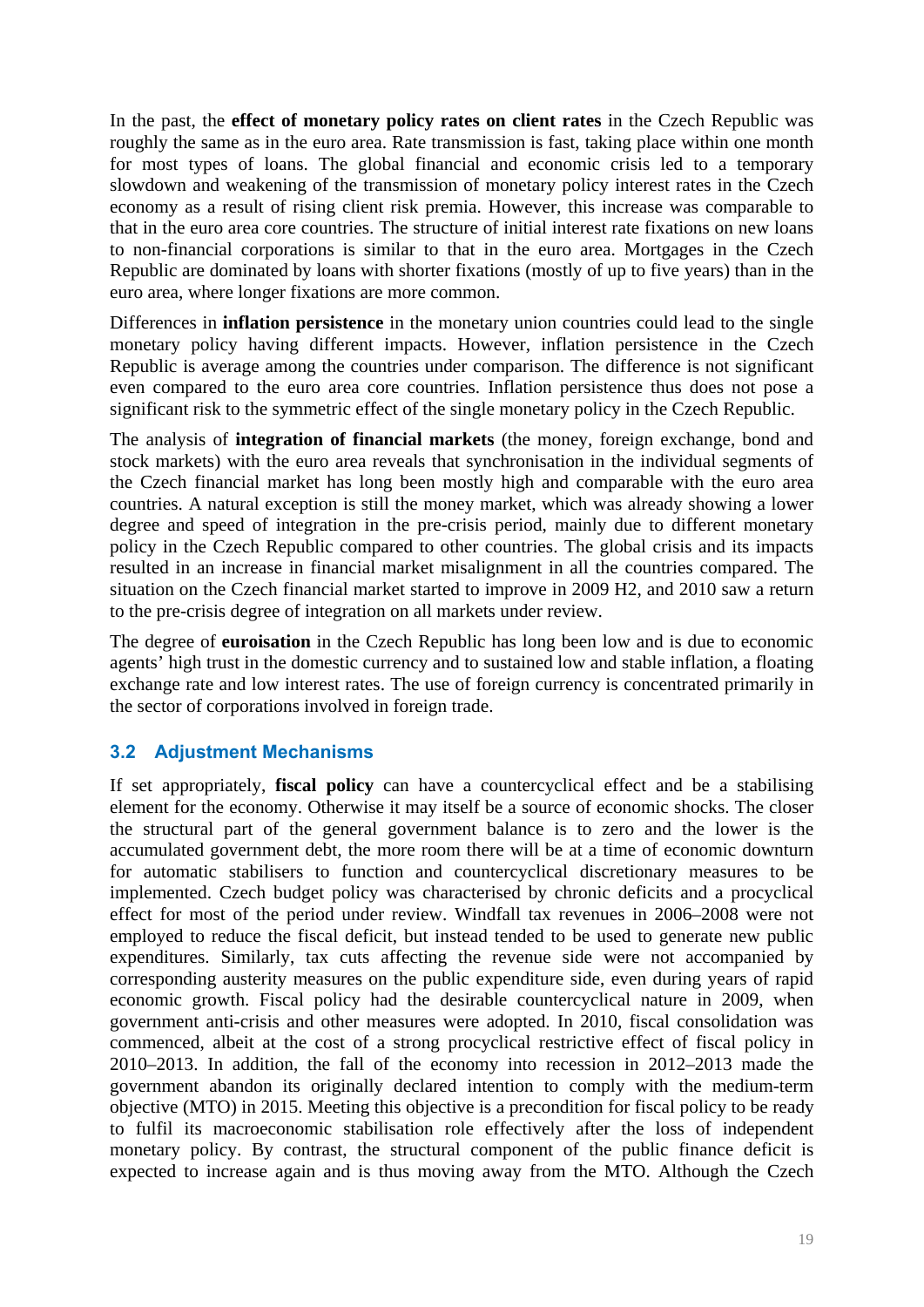Republic's total general government debt is lower than that of many EU countries, it has been showing very fast growth in recent years. The high and rising share of mandatory expenditure combined with the expected effect of demographic changes on pension system expenditures (this effect is mitigated by an increase in the retirement age adopted as part of parametric changes to the current pay-as-you-go system) and health care system expenditures also poses a risk to public finance sustainability. However, the related risks are smaller than in the other countries under review.



**Chart 3.4: The fiscal balance and its cyclical and structural components**  *(as % of GDP)* 

Source: CZSO, CNB calculations.

The **labour market** is another important mechanism through which the economy can cope with asymmetric shocks in the absence of an independent monetary policy. Although labour market flexibility is average compared to the other European economies, the situation cannot be assessed as sufficient from the perspective of adjustment capacity following euro adoption. The weak points still include persisting relatively high implicit labour taxation and relatively low labour mobility. Internal mobility in the Czech Republic is among the lowest. The total share of foreign nationals in the population was increasing until 2008 but then halted at lower levels than those typical of the advanced euro area countries owing to lower demand for foreign labour at a time of subdued economic activity. The Czech Republic still has large differences in unemployment across regions. On the other hand, the labour market is showing signs of greater flexibility, with part-time work recently being used to a larger extent instead of dismissals and wage cuts in response to the economic contraction. Both long-term unemployment and structural unemployment have thus increased slightly in the Czech Republic, but are still among the lowest in the countries under comparison.

The **institutional rules on the labour market** have a strong effect on its flexibility. The effect of collective bargaining on wage setting in the Czech Republic is not much higher than in the current euro area members. The ratio of the minimum wage to the average wage has

Note: Positive values represent a public budget surplus and negative values a public budget deficit. The sum of the cyclical and structural balance does not equal the total balance since the structural balance is adjusted for extraordinary one-off fiscal measures in addition to the effect of the cycle.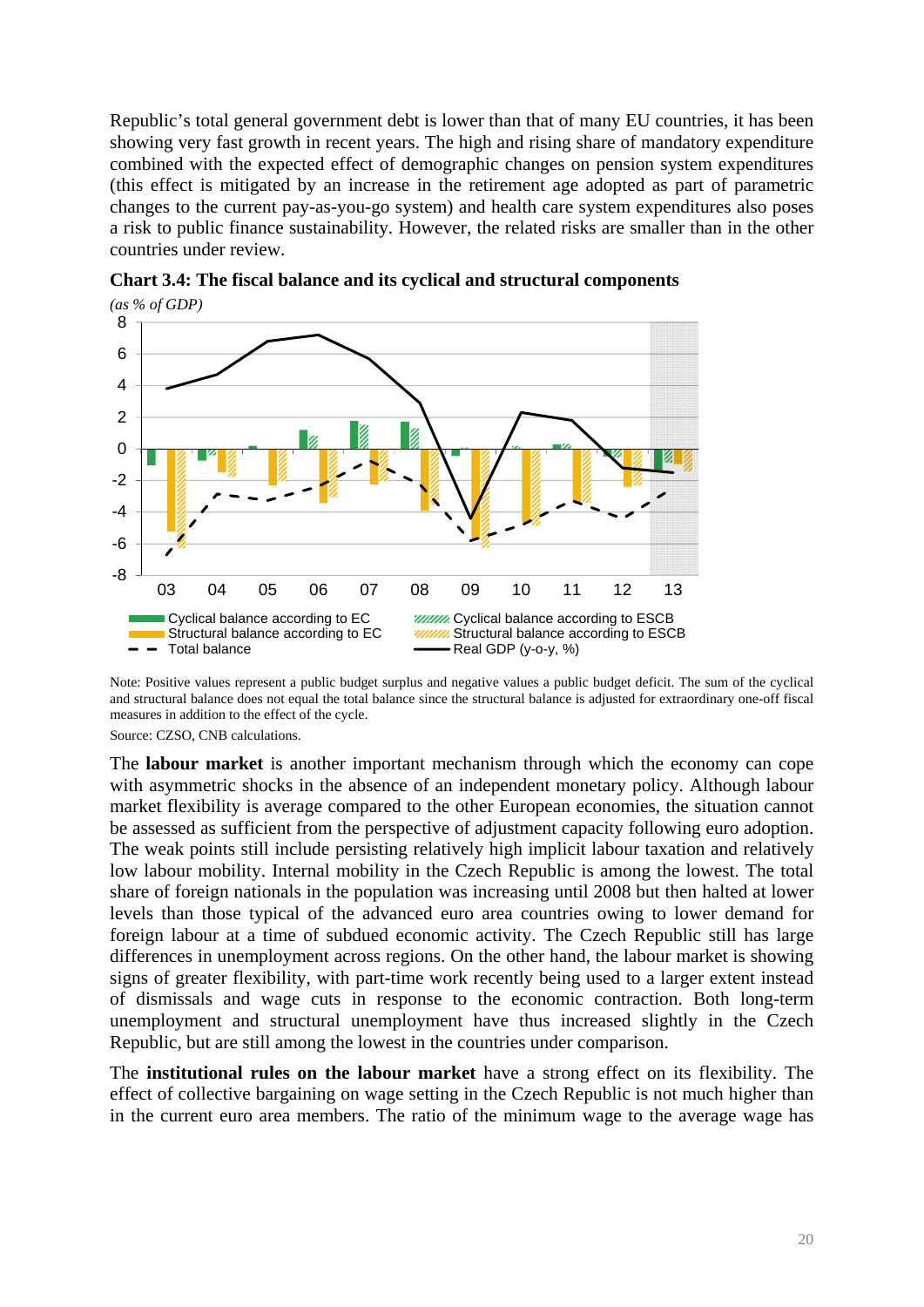been falling since 2006.<sup>6</sup> This is important above all in low-skilled jobs, for which the negative impact of a high minimum wage on wage flexibility can be greater. By contrast, overall labour taxation in the Czech Republic is relatively high, and has increased slightly further in recent years. T[he](#page-20-0) implicit taxation rate, expressing the average effective tax burden, remains one of the highest among the countries under comparison. The financial incentives to seek and accept a job increased somewhat in 2012 due to parametric changes made to taxes and benefits. However, this increase was from a relatively low base, particularly in the case of the short-term unemployed.

**The response of wages to the business cycle** can enhance the economy's ability to absorb shocks to which the single monetary policy cannot respond. From the longer-term perspective, the Czech Republic shows a relatively strong response of unemployment to the phase of the business cycle and a weak or lagged response of real wages to unemployment. This suggests that economic shocks were in the past reflected in unemployment instead of being absorbed by real wages, which are not sufficiently flexible. Recently, however, the Czech Republic has seen labour market adjustment through the aforementioned use of parttime work and a concurrent decline in real wages.

In the area of **product market flexibility** the situation has showed some positive changes since 2010, as the administrative burden of closing a business has decreased compared to the other countries. Nonetheless, the domestic business environment remains in some respects (starting a business in particular) more burdened with administrative obstacles than in the countries under comparison.<sup>7</sup> Although the Czech corporate tax rate, as measured by the statutory tax rate, is one of the lowest among the countries monitored, the implicit taxation of corporations in the Czech Republic is one of the highest.

Stability and effectiveness of [t](#page-20-1)he **banking sector** is a necessary condition for the sector to be able to absorb shocks. By contrast, an unsound banking sector (or financial sector in general) can create shocks and propagate them to the real economy. It can also cause problems in the fiscal area, as the recent experience of some euro area countries shows. The Czech banking sector displays very good macroprudential indicators such as profitability, capital adequacy, balance-sheet liquidity, a stable and still relatively low NPL ratio and limited dependence on other countries. It is therefore not a source of shocks and should be able to absorb fluctuations emanating from the domestic economy or from abroad.

<u>.</u>

 $6$  With effect from 1 August 2013, however, the minimum wage was increased from CZK 8,000 to CZK 8,500.

<span id="page-20-1"></span><span id="page-20-0"></span><sup>&</sup>lt;sup>7</sup> The Act on Commercial Companies and Cooperatives should take effect on 1 January 2014. This act regulates, among other things, processes relating to the creation, liquidation and management of commercial companies and cooperatives and should help to increase product market flexibility.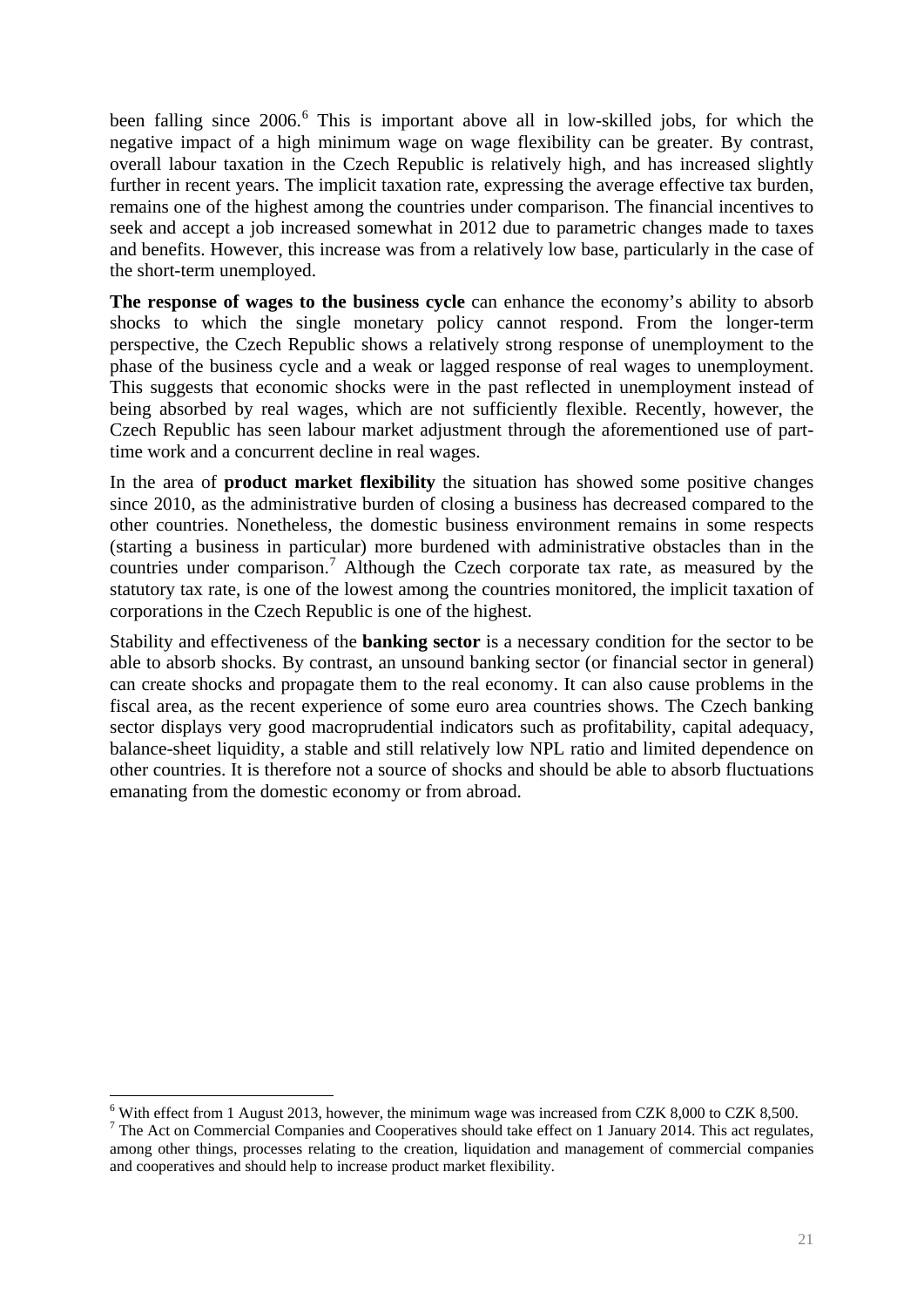**Chart 3.5: Capital adequacy ratio** 

*(in %)* 



Note: The capital adequacy ratio is the ratio of a bank's capital to its risk-weighted assets. It thus expresses the bank's financial strength and measures its ability to cover any future losses with capital. Source: IMF FSI.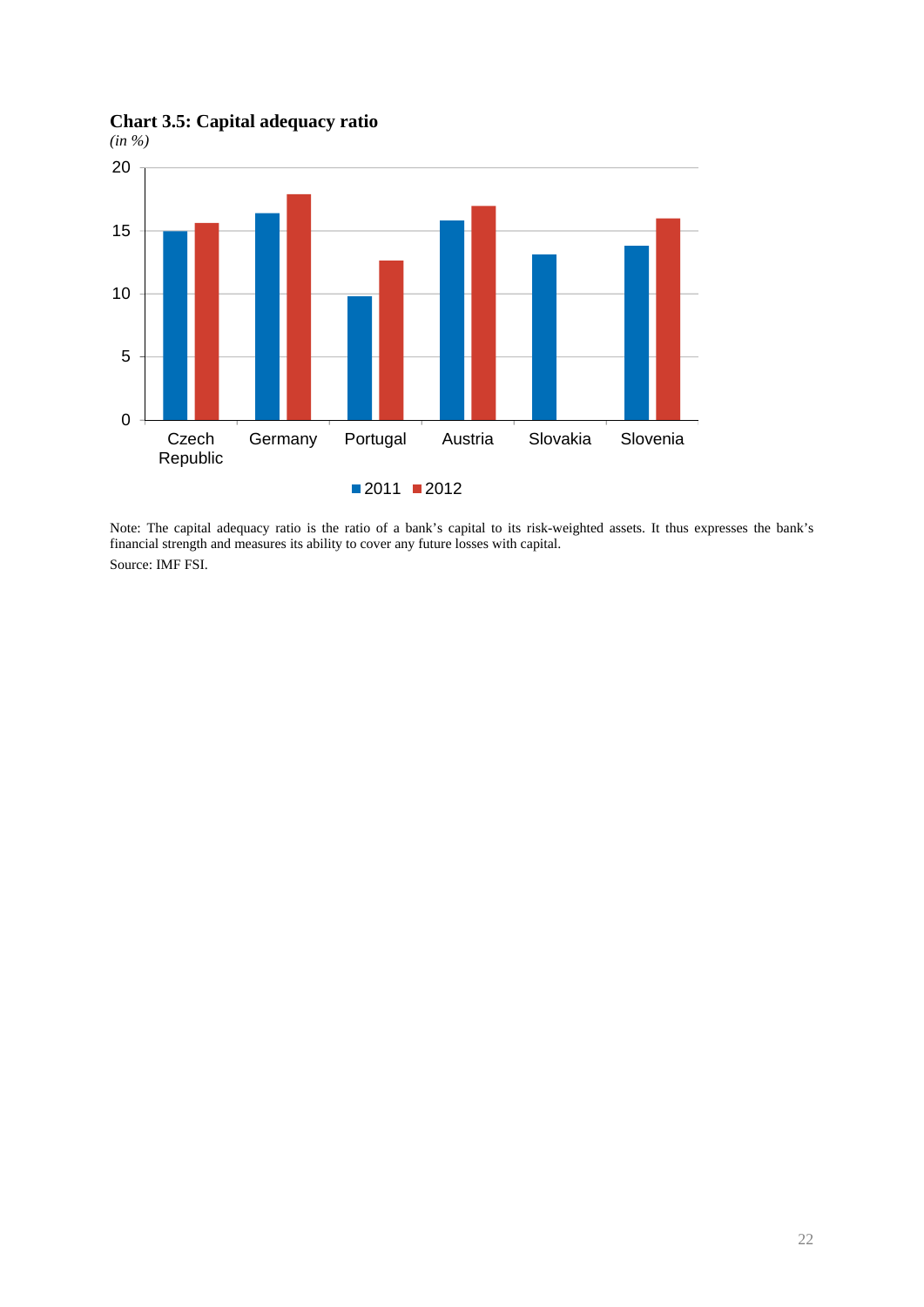## <span id="page-22-0"></span>**4 SITUATION IN THE EURO AREA AND NEW OBLIGATIONS FOR ACCESSION COUNTRIES**

Developments in the euro area in recent years deserve increased attention. On the one hand they are pointing to differences between the countries of the EMU, and on the other hand they are leading to a change in its institutional architecture and may therefore significantly alter the benefits and costs of euro adoption.

**Economic alignment of euro area countries** is a basic prerequisite for the EMU to function smoothly. However, recent developments point to shortcomings in this area. The persisting differences in year-on-year growth rates across euro area economies indicate that their business cycles are displaying no major change in alignment. These differences widened in 2008–2009 and again in 2011, as the economies were hit by recession in different quarters and to different extents. By contrast, the unemployment rate was initially converging, but since 2009 has been rising much more strongly in some countries. The financial and economic crisis was accompanied by rising misalignment in the inflation rate. In recent years, however, this misalignment has decreased again. In 2010–2012, very large divergence can be seen for long-term interest rates, which reflect the different magnitudes of the debt problems across euro area countries. This misalignment has decreased over the last year due to the calming of the market situation and owing to the measures adopted by the ECB, but is still much higher than in the pre-crisis period. The public finance situation in many euro area members is still putting the functioning of the euro area under strong pressure. At present, only three countries meet the fiscal criteria laid down in the Treaty on the Functioning of the EU.



### **Chart 4.1: Euro area fiscal positions in 2012**

Source: Eurostat.

In addition to the objective of fiscal consolidation, EU economic policies have recently been aimed more intensively at fostering a recovery in economic growth. Major changes are being made to the **institutional framework** in response to the euro area's problems. Last year, the euro area accelerated its progress towards significantly stronger economic policy coordination and integration, particularly as regards the creation of the banking union. This is significantly changing the view of the economic benefits and costs of euro adoption in the Czech Republic.